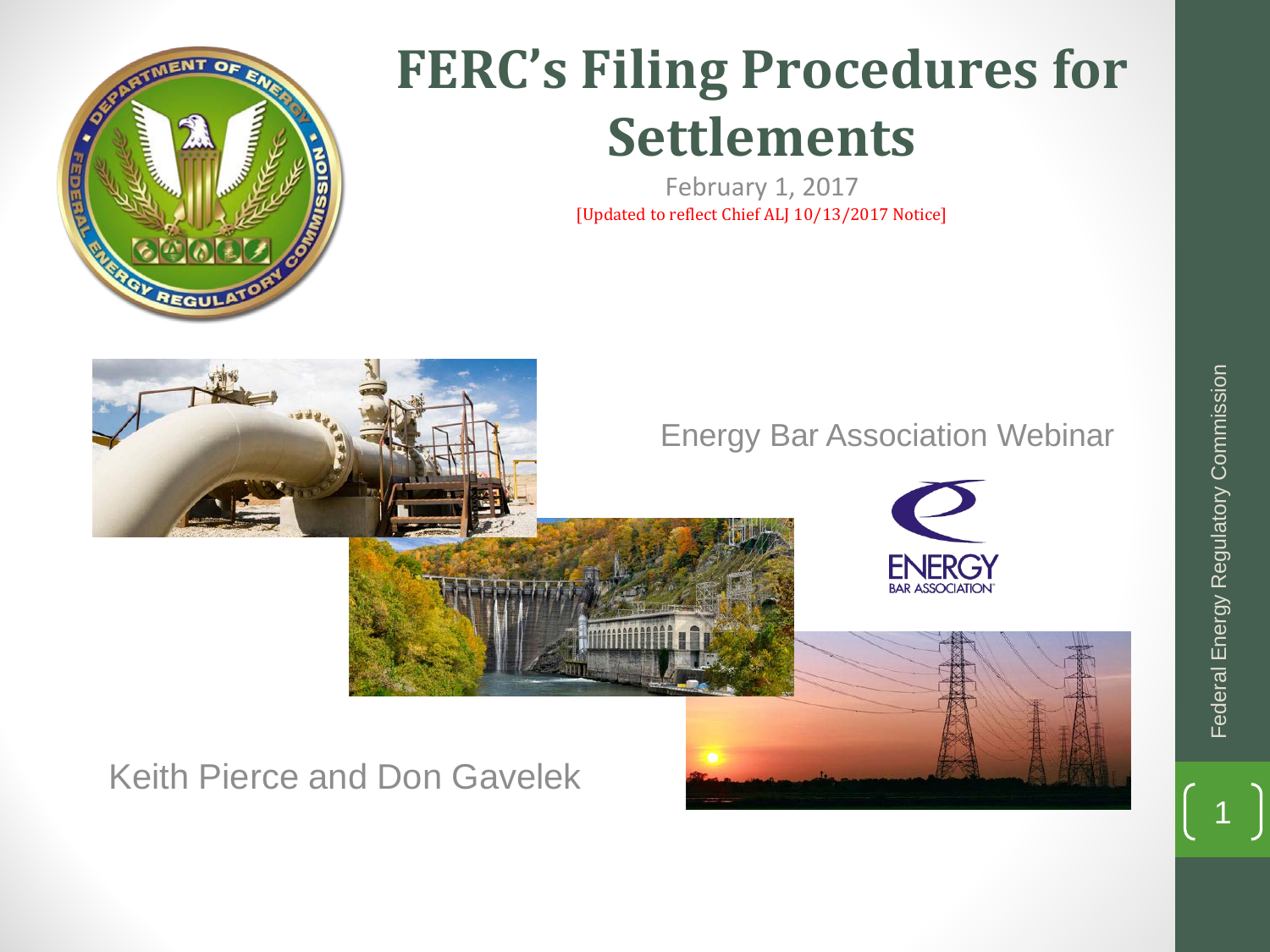

# **Objectives**

## **FERC's Changing Filing Requirements**

- How we got here
- **Resources**
- **Rule 602 Settlements**
- **Pre-Arranged Filings**
- **Concluding Observations**

Disclaimer:

The views expressed in this presentation are those of the presenters, and do not necessarily reflect the views of the Federal Energy Regulatory Commission, its Chairman, any individual Commissioner, or other members of its Staff. 18 C.F.R. § 388.104(a)

2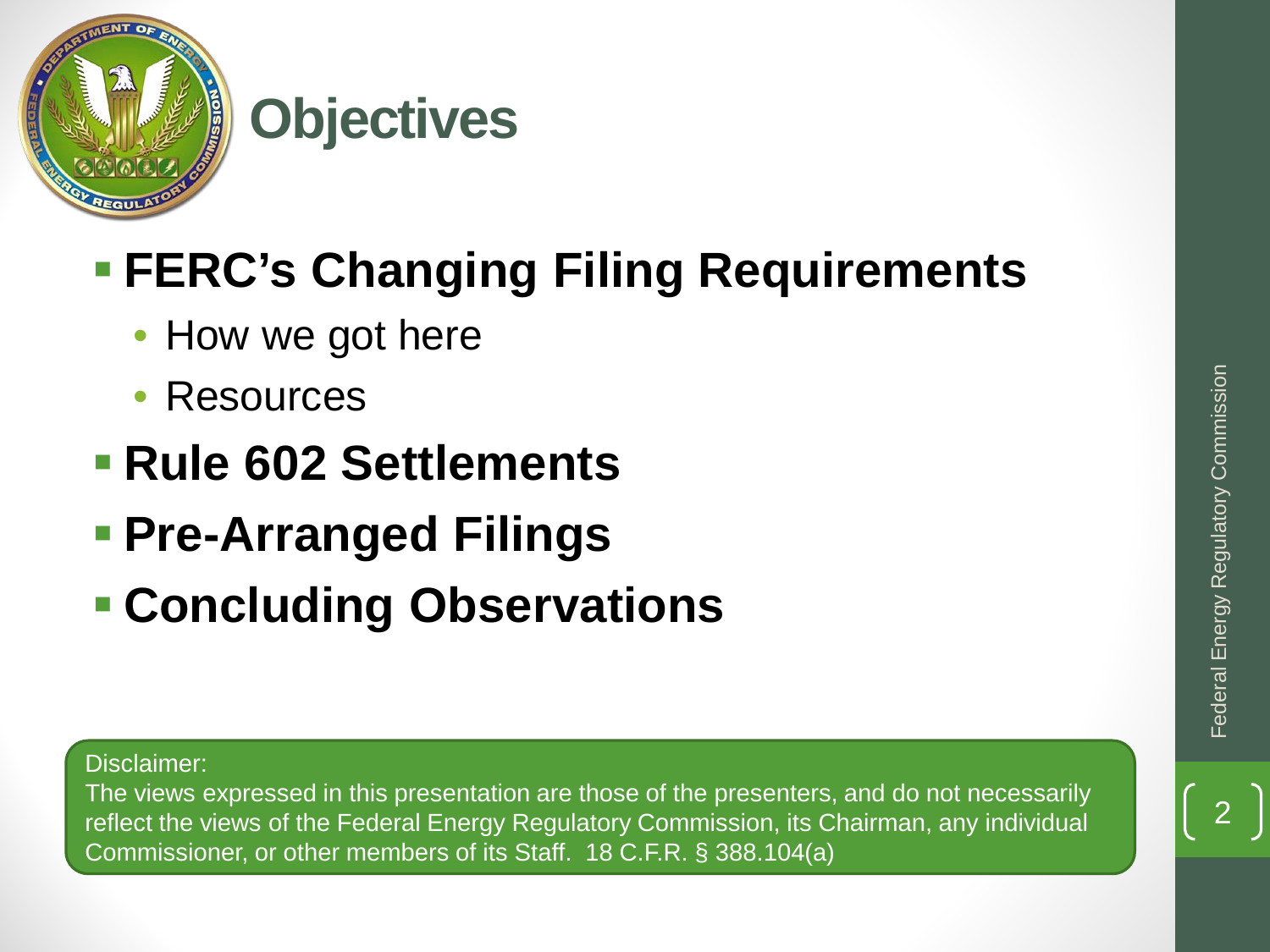

## **Filing Procedures have changed over time – for example:**

- Regulations required:
	- Filing 14 copies plus an original in paper format
	- Fix paper size  $8\frac{1}{2}$  x 11 inches
	- Minimum font size
- FERC's business processes have evolved:
	- Receiving paper filings and manually distributing the copies throughout the Commission
- Manually archiving paper filings into "Central Files", subsequently replaced by manually scanning paper filings into precursors of eLibrary – Fix paper size – 8 1/2 x 11 inches<br>
– Minimum font size<br>
ERC's business processes have evolved:<br>
– Receiving paper filings and manually distributing the copies throughout<br>
the Commission<br>
– Manually archiving paper fili
	- FERC's organization has changed, e.g.: OPPR>OPR>OMTR>OEMR2
- Technology has evolved
	- Typewriters>Wangs>desktops>laptops
	-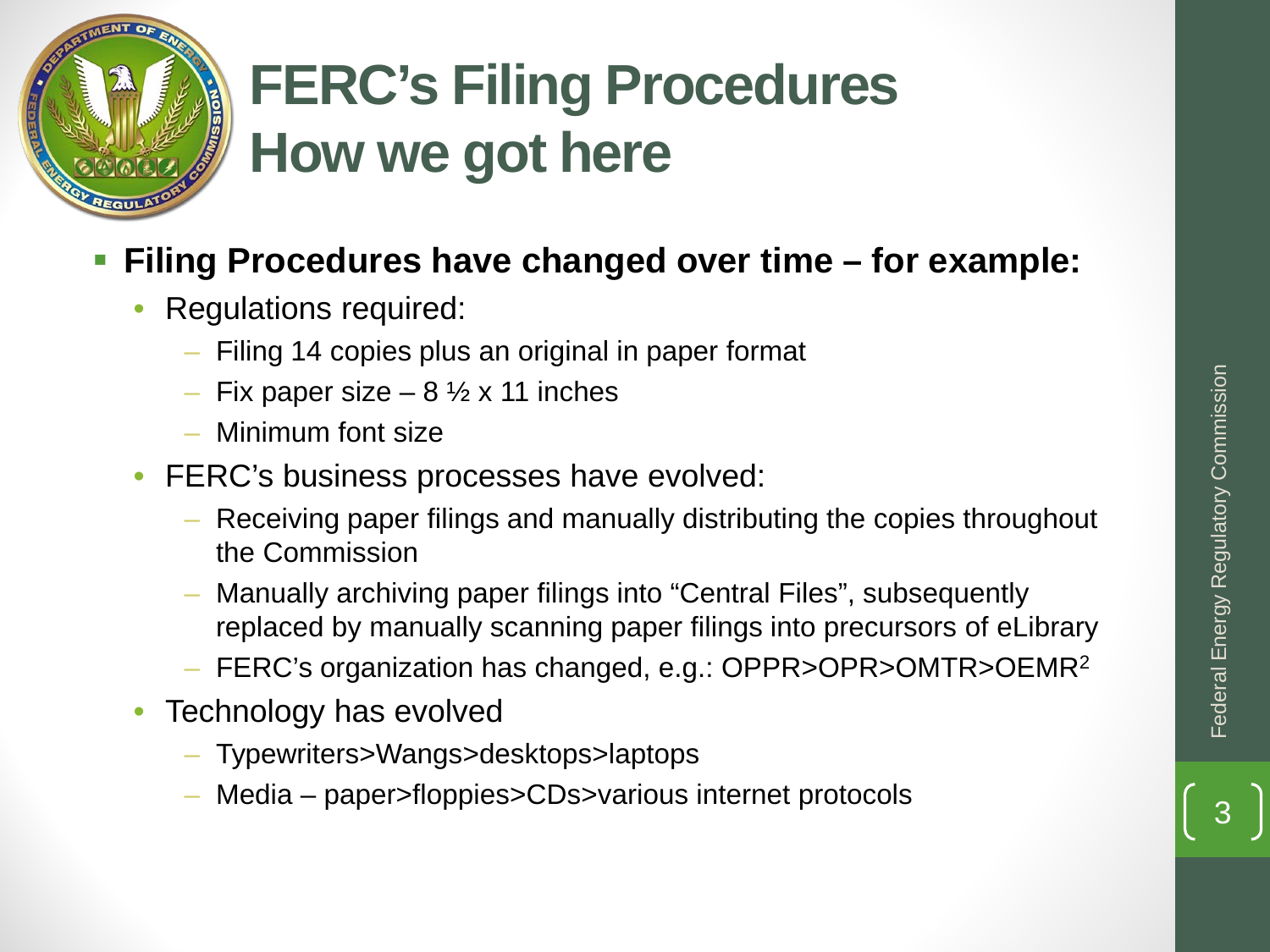

- **Commission has slowly adopted new information technology, new structures and new procedures to utilize technology**
	- Late 1980's staff started to request data and rate designs in Lotus 1-2-3, Quattro or dBase format
	- Order No. 582 (1995) required NGA open access tariffs in both paper and electronic format (FASTR)
	- Commission orders made available electronically (CIPS)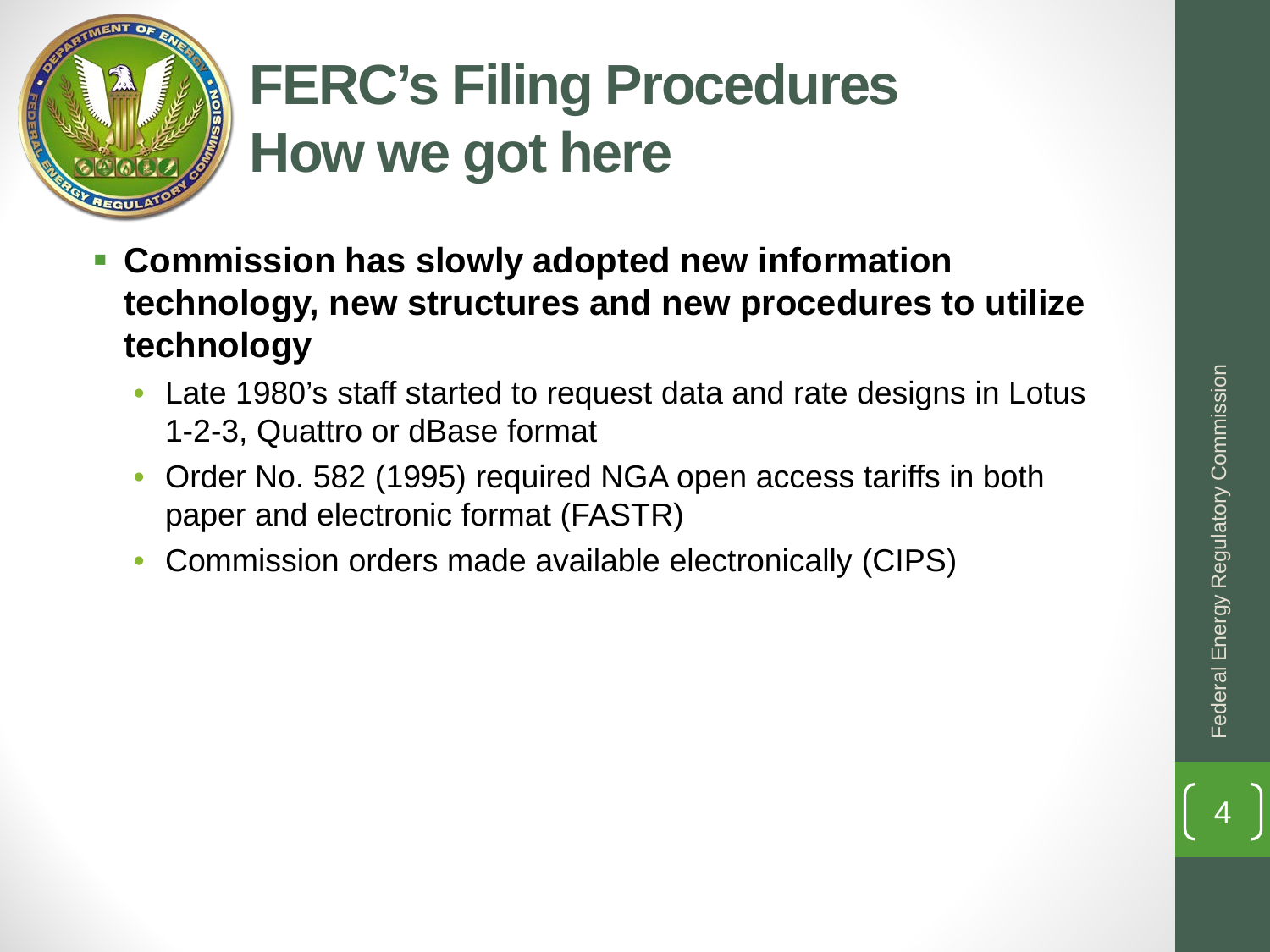

## **Order No. 703, Filing Via the Internet (2007) – Water shed**

- Start of the Commission's fully integrated filing procedures
	- eFiling the gateway for the public to make filings with the Commission
	- Commission's internal systems
		- o Docketing
		- $\circ$  eLibrary accepts many different native file formats including spreadsheets
		- o Case tracking
		- **Distribution**
		- o Notice
	- eService and eSubscription
- Order No. 703 left paper filing procedures in place
	- Regulations still REQUIRED tariff filings to be in paper
	- "Integrated" still required some manual processes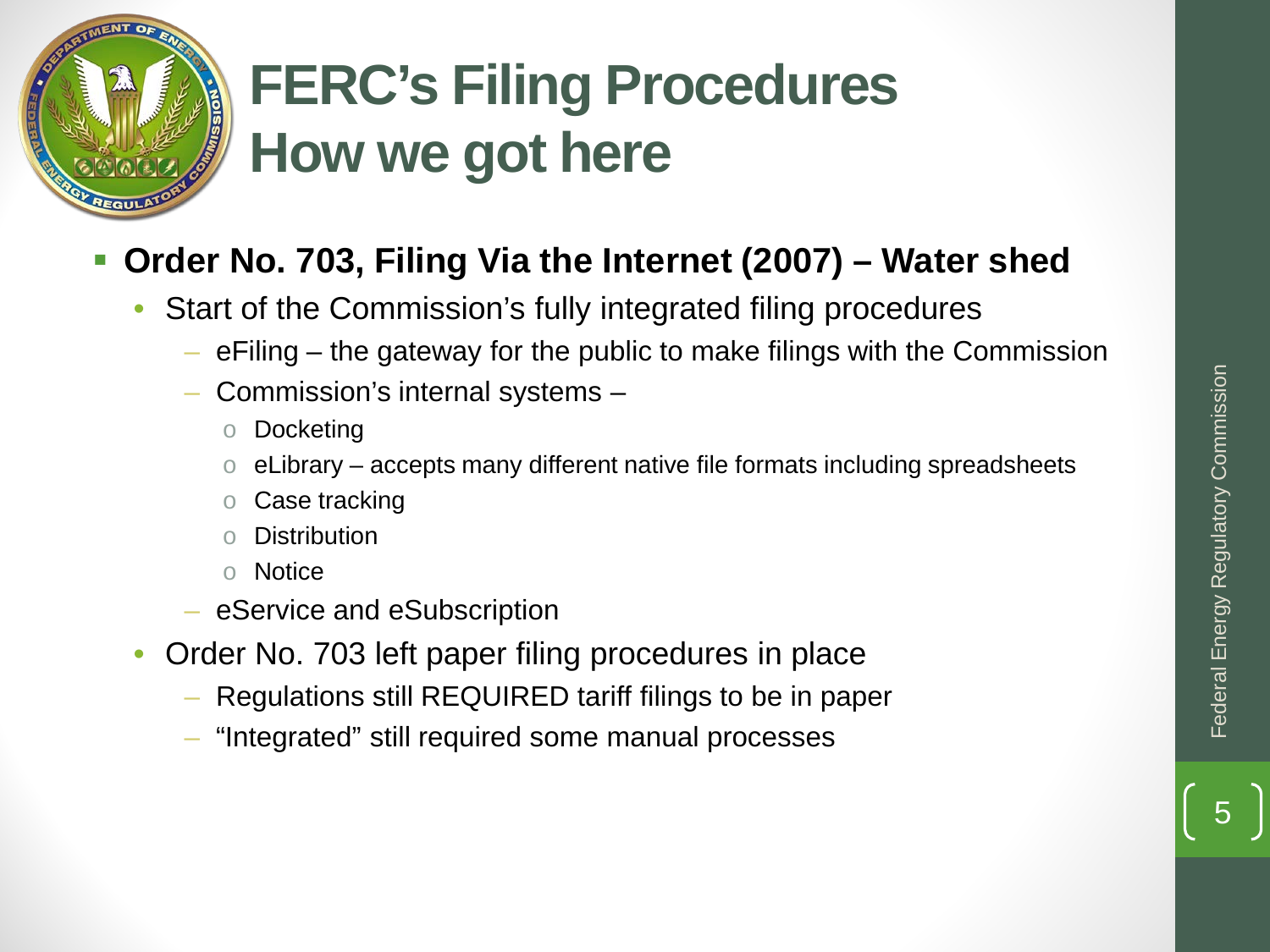

## **Order No. 714 (2008; eff. April 2010)**

- REQUIRED tariff filings to be filed only in electronic format
- Residual Order No. 703 manual steps in the tariff filing process mostly eliminated
- Non-regulated entities may still file in paper
- Commission authorized OSEC to issue instructions pertaining to electronic file and electronic document formats:
	- "Issue instructions pertaining to allowable electronic file and document formats, the filing of complex documents, whether paper copies are required, and procedural guidelines for submissions via the Internet, on electronic media or via other electronic means." 18 C.F.R. 375.302(z)
	- Permits OSEC to update many electronic filing requirements to match changing technology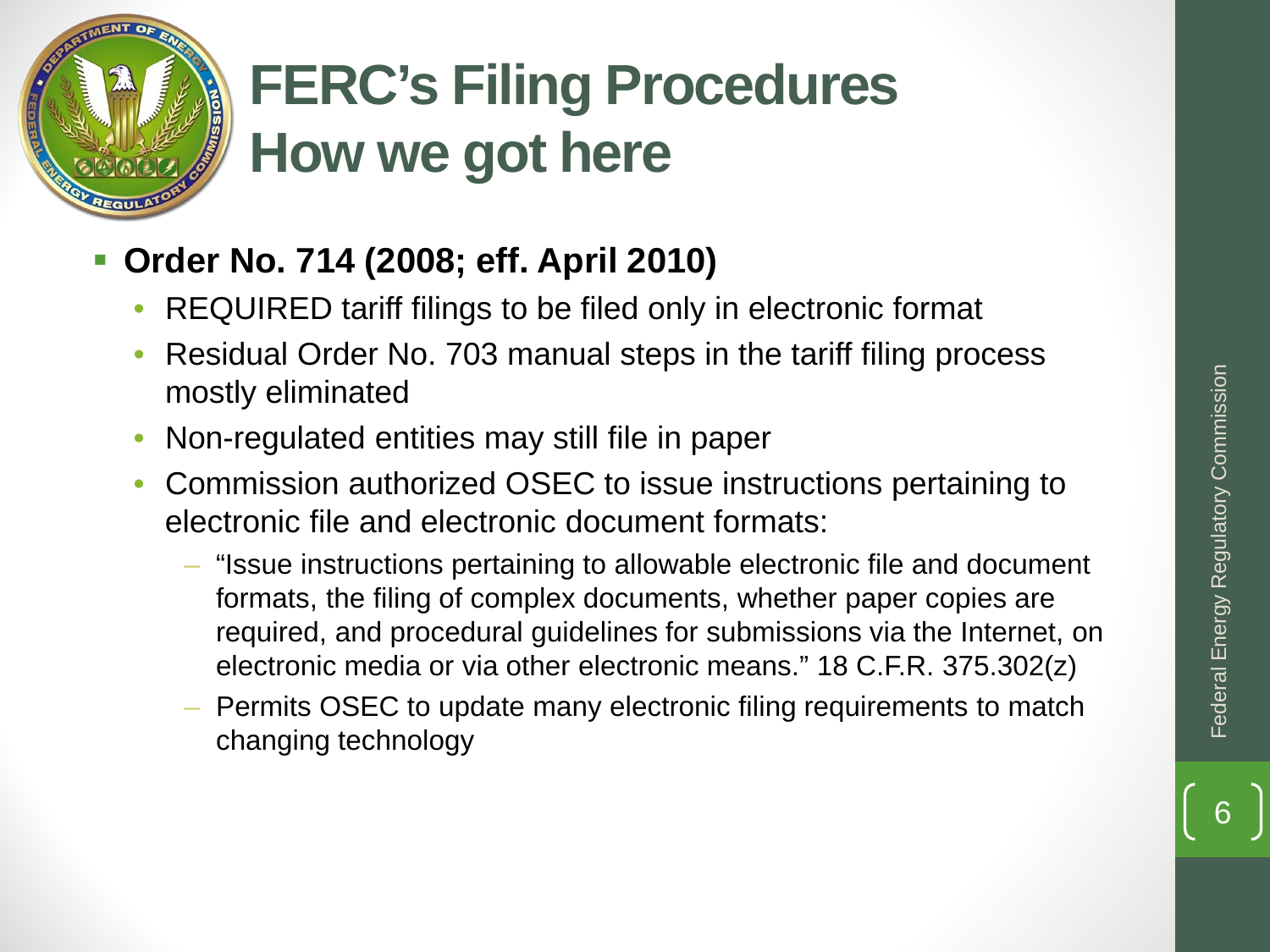

# **FERC's Filing Procedures Resources**

## **OSEC's Instructions**

- Dozens of Instructions for different filings and "Forms" Generally:
	- Regulated Entities: must file in electronic format
	- All other parties: either paper or electronic format; electronic format preferred
- When new or revised instructions are issued, they are
	- Noticed in a specific docket: e.g.:
		- o RM07-16 for eFiling instructions
		- o RM01-5 for eTariff instructions;
	- Posted on the Commission's web site

## **Staff guidance \***

- www.FERC.GOV:
	- Documents and Filings tab
	- eTariff tab
		- o Commission Notices and Orders
		- o Instructive orders
		- o Collection of FAQs
	- Industries tab
- [FERCOnline@ferc.gov](mailto:FERCOnline@ferc.gov)
- Call Staff

## **Third Parties \*\***

\* Staff guidance does not necessarily reflect the views of the Federal Energy Regulatory Commission, its Chairman, any individual Commissioner, or other members of its Staff. 18 C.F.R. § 388.104(a)

\*\* FERC does not recommend or endorse any third party vendor, nor does the FERC review or evaluate any third party software used to make eFilings or eTariff filings with the Commission.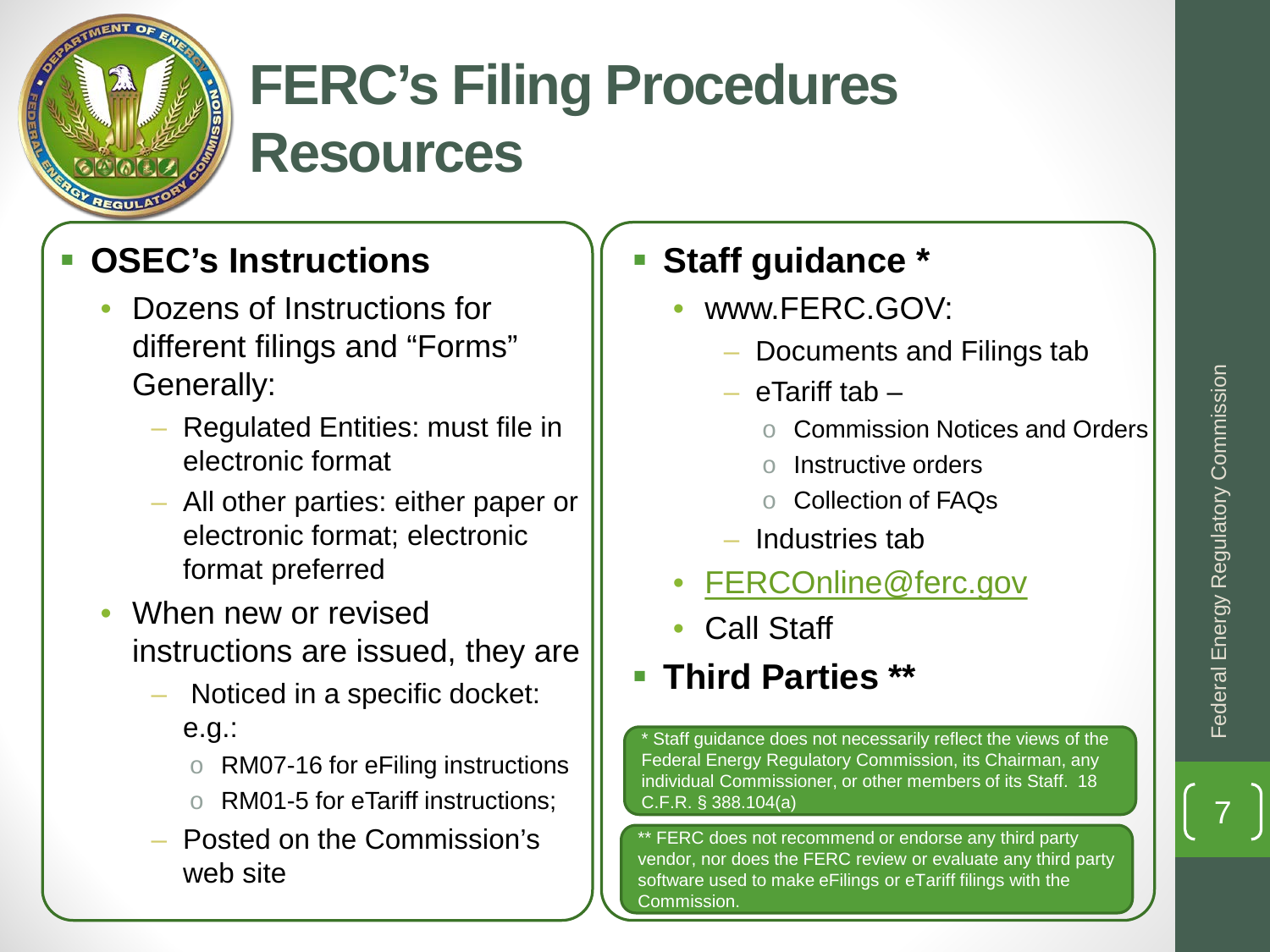

# **FERC's Filing Procedures Resources (cont'd)**

## **OSEC's Instructions - example**

- *Filing Guide/Qualified Documents List*  Specific filing guidance by regulation
	- Generally: Parts 35, 154, 284, 300 and 341 filings MUST be file in eTariff format

#### **PART 154: RATE SCHEDULES AND TARIFFS** 154.7 Tariff Filing or Executed Service Agreement Submission eTariff - mandatory NGA<sub>14</sub> Yes Gas Negotiated Rate/Service Agreements NGA<sub>/4</sub> 154.7 eTariff - mandatory Yes Gas (executed/unexecuted) Informal Submission of Proposed Tariff for Staff Review Report/Form - No Dkt. No 154.8 NGA / 4 Yes Gas Form No. 549B: Index of Customers. Instructions: Report/Form - No Dkt. No 154.111 NGA<sub>/4</sub> Yes Gas http://www.ferc.gov/docs-filing/forms.asp#549b **Index of Customers** Filings to Initiate a New Rate Schedule eTariff - mandatory 154.202 NGA / 4 Yes Gas 154.203 **Compliance Filings** Yes eTariff - mandatory NGA / 4 Gas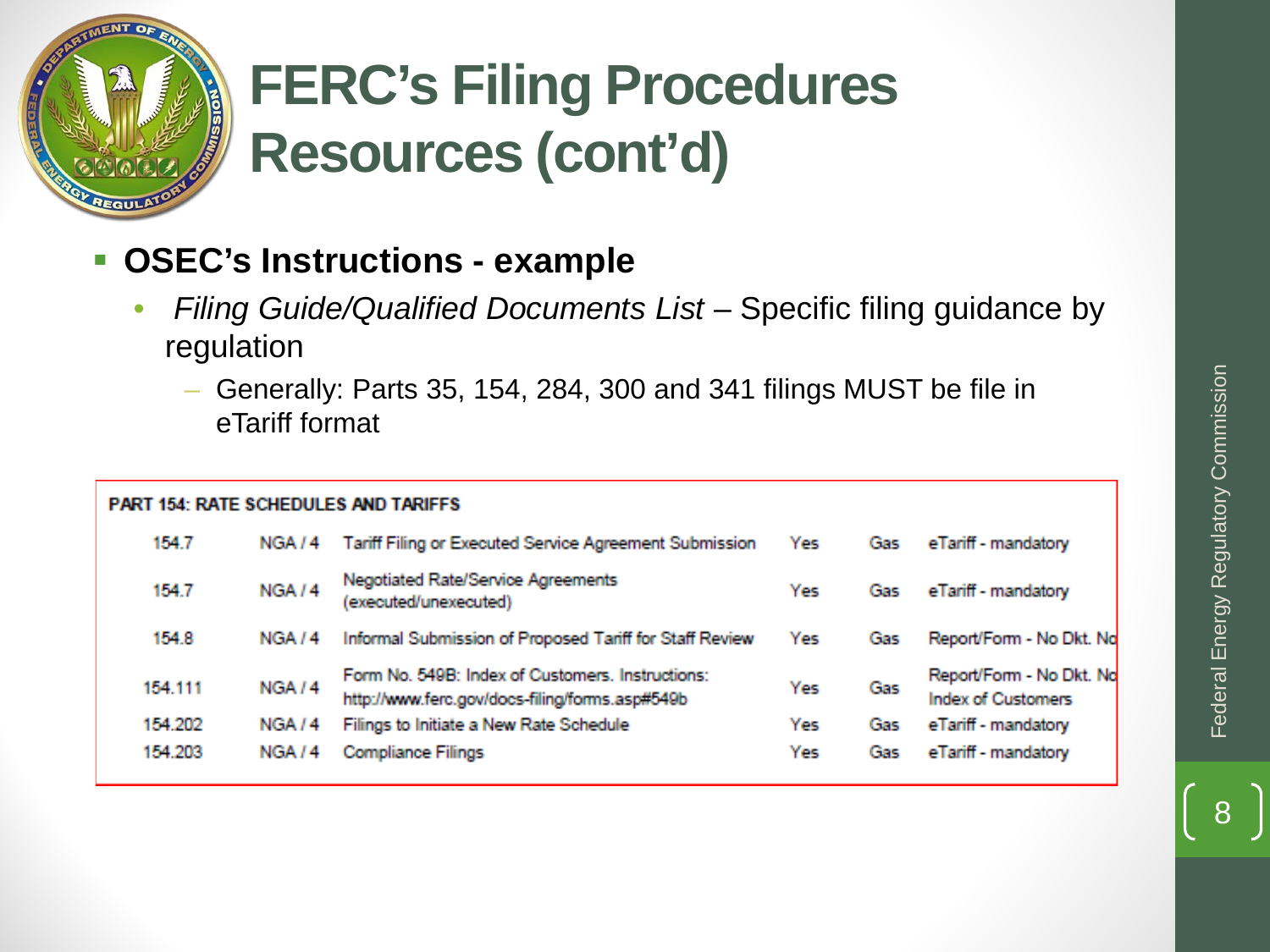

## **Questions?**

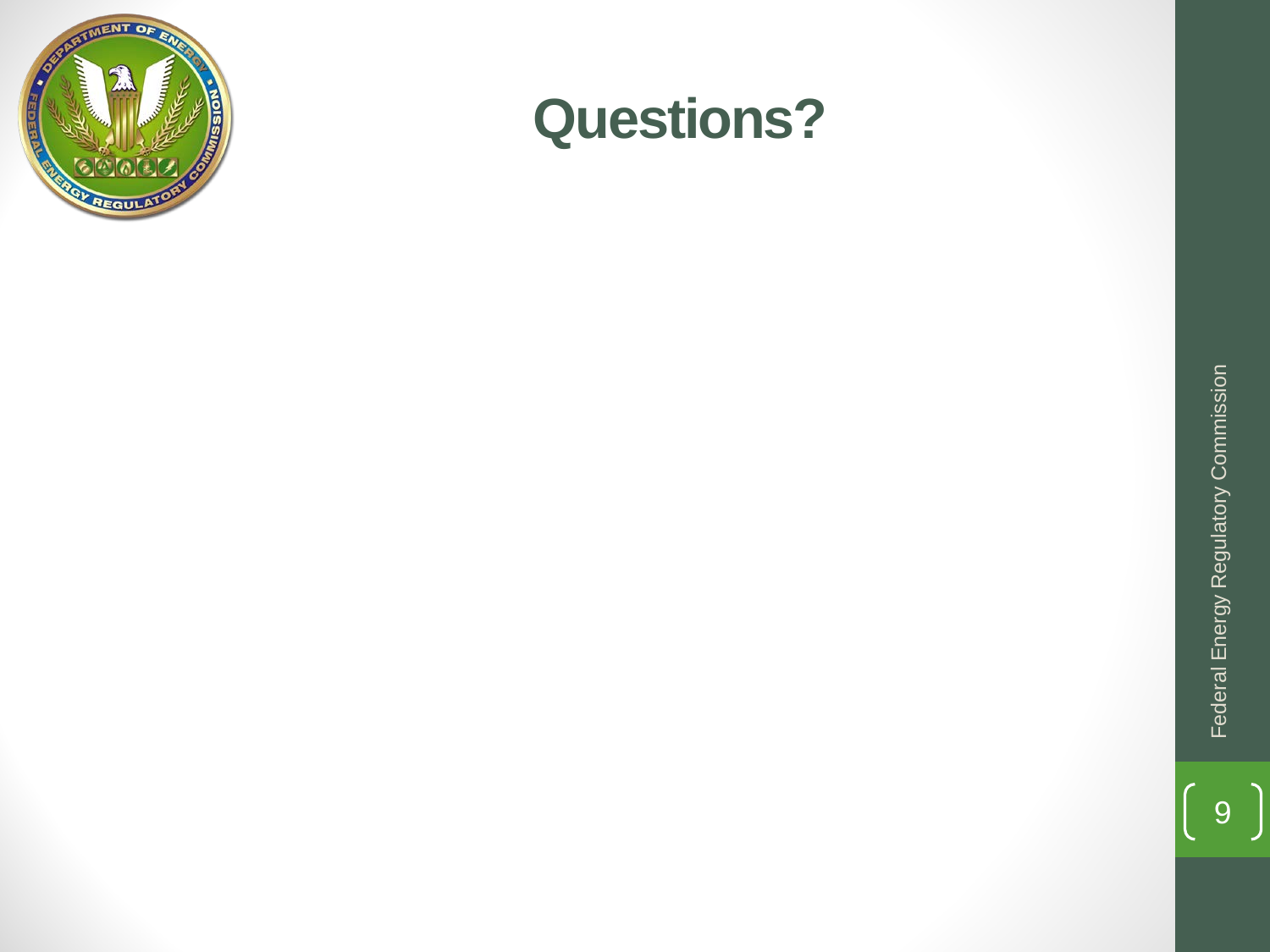

# **Settlement Filing Procedures**

- **Two general categories of settlements are filed with the Commission – different filing procedures**
	- Settlements of issues in an established proceeding before the Commission
		- Referred to as Rule 602 Settlements





- Settlements of issues between parties that are **not** before the Commission but need to be filed with the Commission
	- Sometimes informally referred to as Pre-Arranged or Pre-Agreed Filings

## **Pre-Arranged or Pre-Agreed Filings**

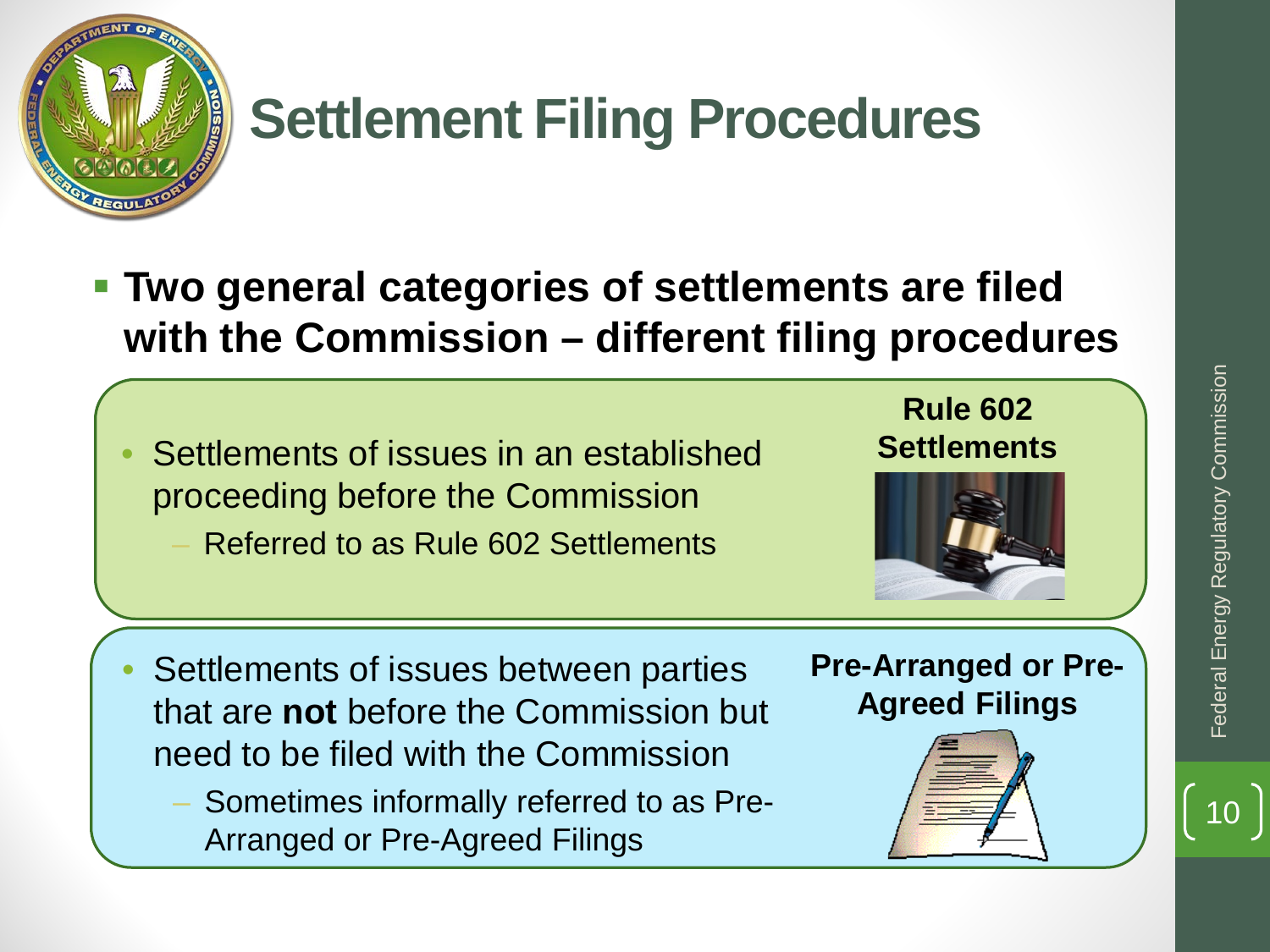

# **Rule 602 Settlements Definition**

- **§ 385.602 (Rule 602): This section applies to written offers of settlement filed in any proceeding:**
	- Set for hearing under Part 385, Subpart E;
	- Before settlement judge; and/or
	- Alternative dispute resolution (Rule 604).
- **"Offer of settlement" includes any written proposal to modify or amend an offer of settlement**  • Set for hearing under Part 385, Subpart E;<br>• Before settlement judge; and/or<br>• Alternative dispute resolution (Rule 604).<br>• **Offer of settlement** " **includes any written**<br>**proposal to modify or amend an offer of**<br>**settle** 
	-

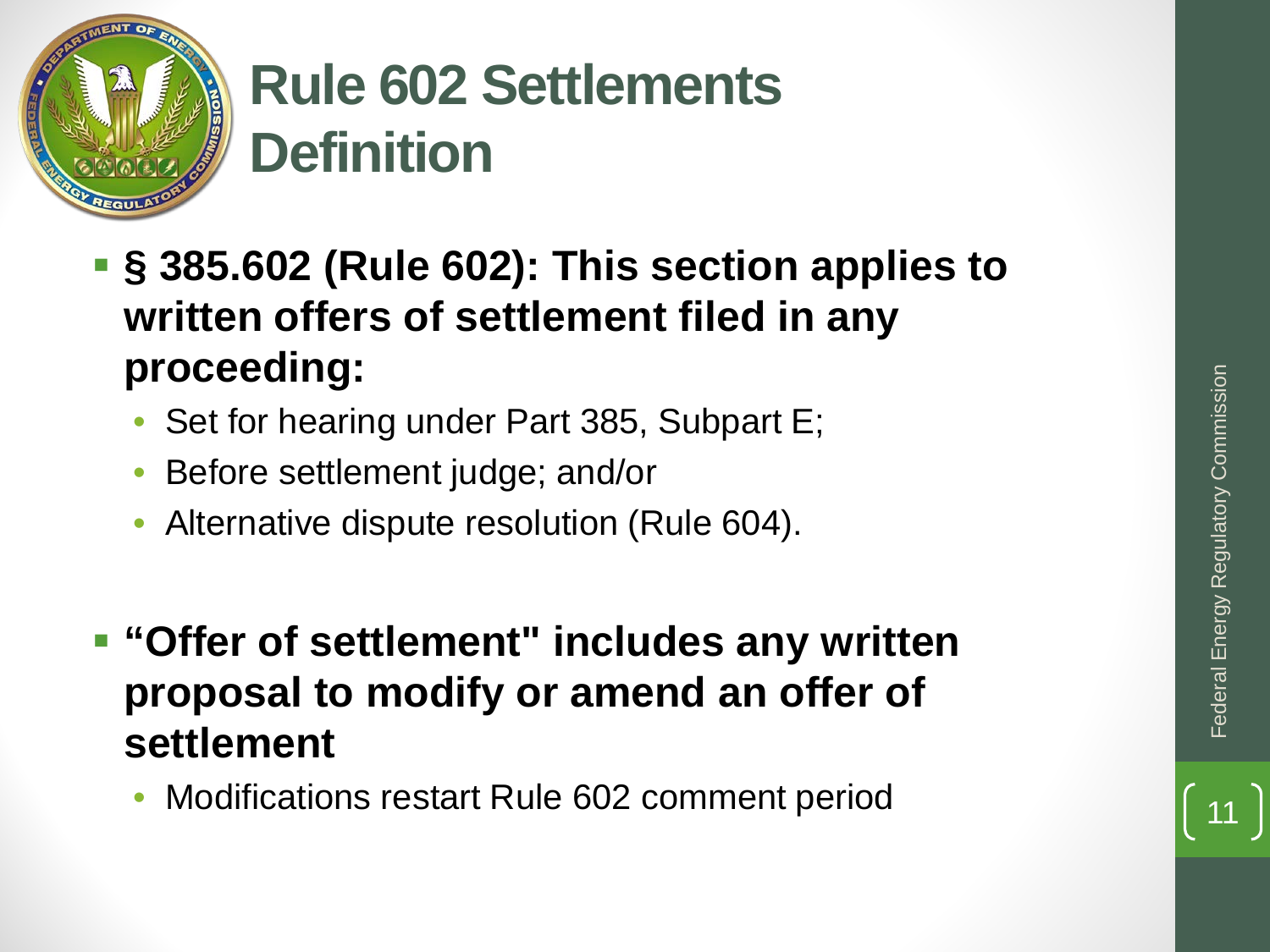

# **Rule 602 Settlements Required Documents (pg 1 of 2)**

## • **Transmittal Letter**

- Addressed to the Secretary
- State to whom the Secretary should direct the Settlement
	- **Presiding Officer**
	- **Commission**
- Summarize requested actions
	- Motions
	- **Waivers**
	- Interim Rates
- List of documents
	- Whether public, CEII or Privileged (388.112/.113)
- Contact information
	- eRegistered
	- On the Commission's service list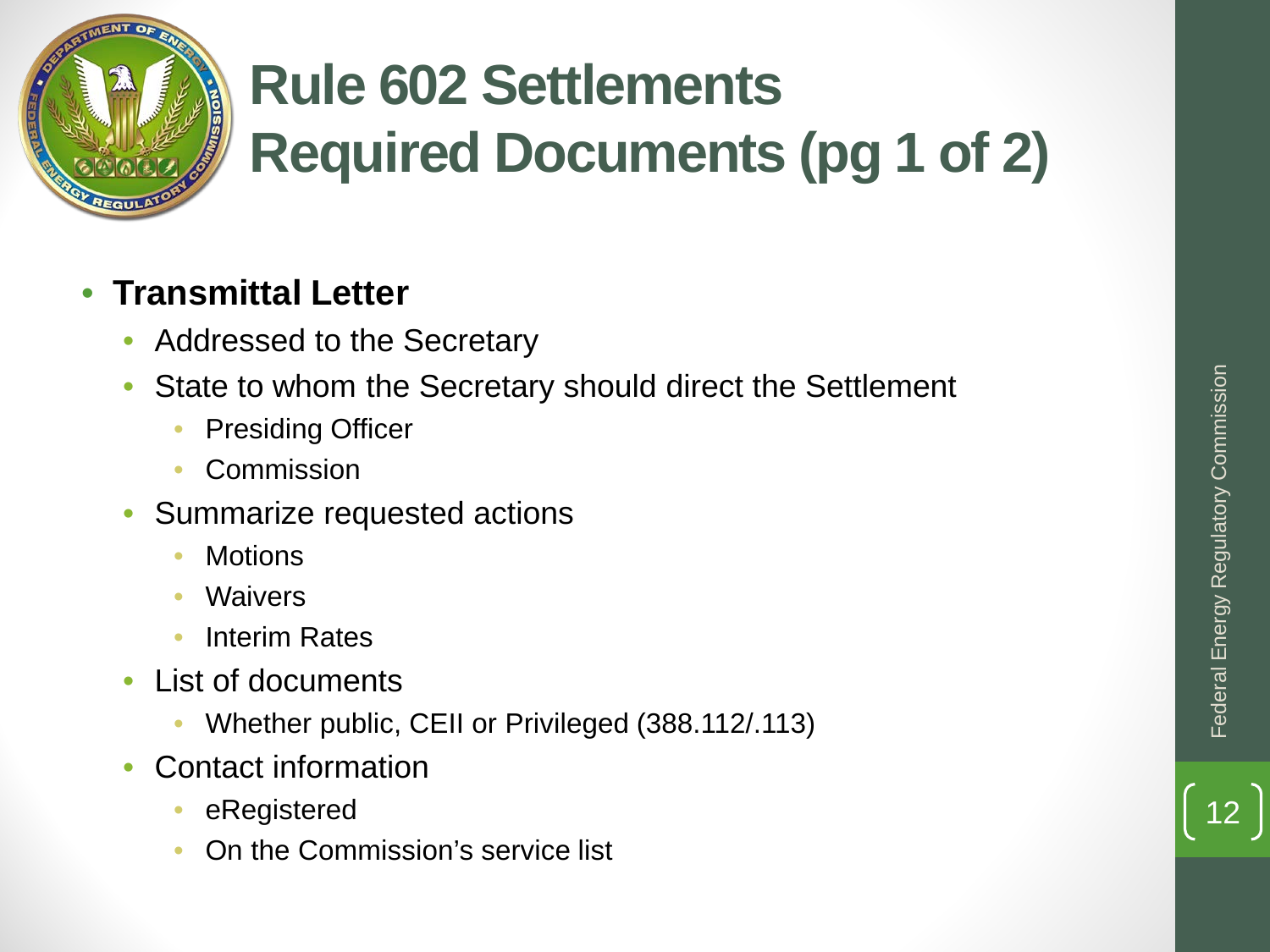

# **Rule 602 Settlements Required Documents (pg 2 of 2)**

## • **Stipulation and Agreement**

- Settlement offer
- Explanatory statement
- Copies of or references to any additional documents
	- References to documents in eLibrary should include Accession Number.
- If necessary, actual Tariff Records consistent with Order No. 714 requirements
	- Limit filing of actual Tariff Records to Motions to Accept Interim Rates
	- Recommend to file actual Tariff Records in a subsequent Settlement compliance filing

## • **Other documents, e.g.:**

- **Motions**
- **Waivers**
- List of consenting parties
- As required by Presiding Officer's instructions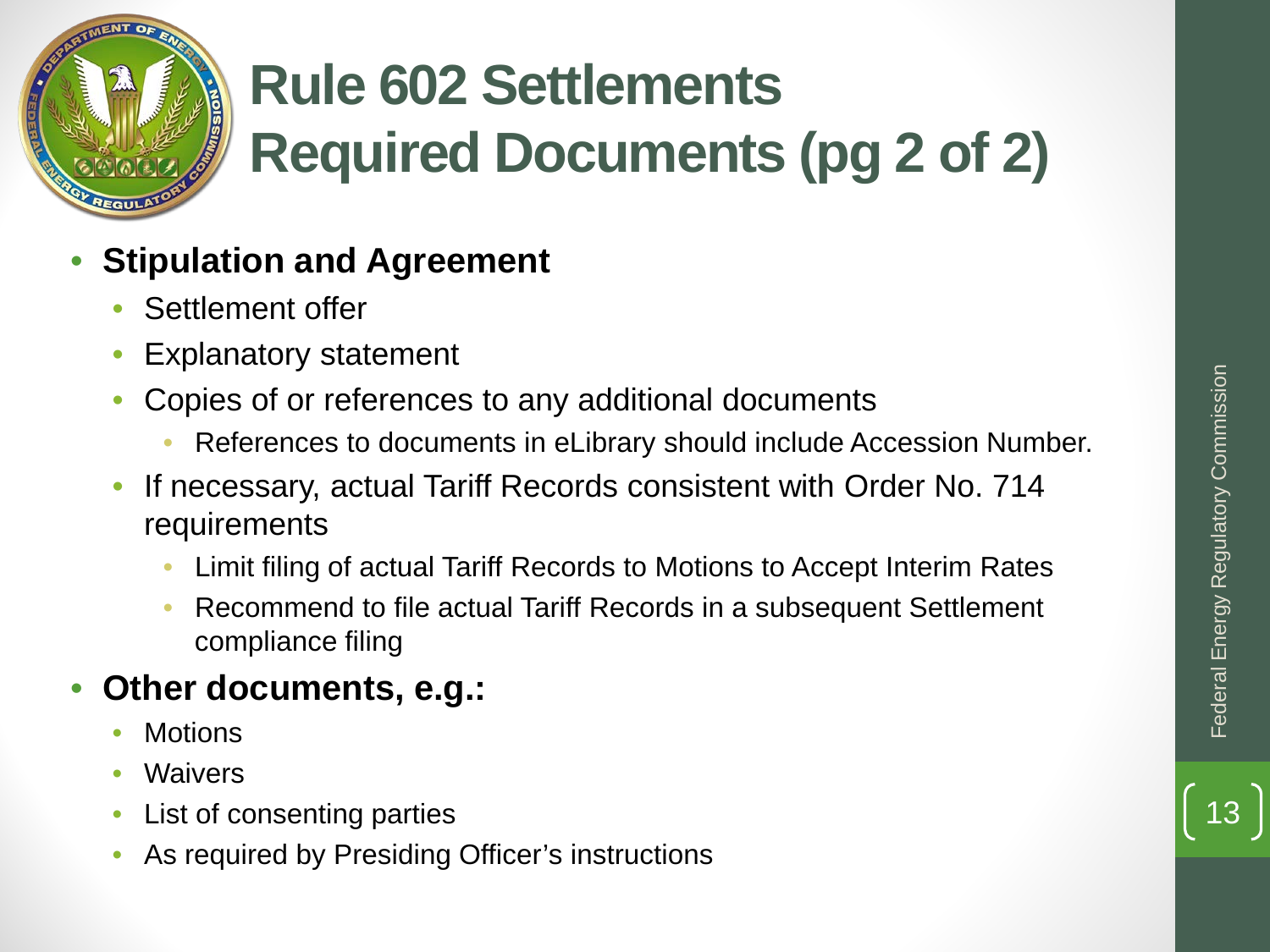

# **Rule 602 Settlements Filing Procedures**

## **If a Part 35, 154, 284 or 341 Proceeding:**

- Chief ALJ instruction and OSEC [Notice](http://elibrary.ferc.gov/idmws/common/OpenNat.asp?fileID=14414167) 12/1/2016: File in eTariff format
	- Effective January 3, 2017
	- Use Settlement specific Type of Filing Codes (ToFC)
	- Associate with the original eTariff Filing Identifier (Filing ID)
		- o OSEC will assign a new sub-docket to the Settlement filing (e.g.: -001)
			- No need to re-intervene existing service list applies to all sub-dockets
- Once a docket number is given to a Filing ID, continue to use that Filing ID in subsequent eTariff filings' Associated Filing ID to prevent the proliferation of docket numbers Example of Filing Codes (ToFC)<br>
Sociate with the original eTariff Filing Identifier (Filing ID)<br>
OSEC will assign a new sub-docket to the Settlement filing (e.g.: -001)<br>
• No need to re-intervene – existing service list ap
	- o If no Associated Filing ID, OSEC will issue a new root Docket No. (-000)
		- Complaint proceedings usually do not have an Associated Filing ID
		- Parties advised to intervene as a new service list is started in the new root docket (See *Electronic Tariff Filings*, 130 FERC ¶ 61,047, at P 16 (2010))
	- o **NOTE**: The Settlement ToFC provides that the new sub- or new root docket is before the presiding officer – there will **NOT** be a Commission order "consolidating" or assigning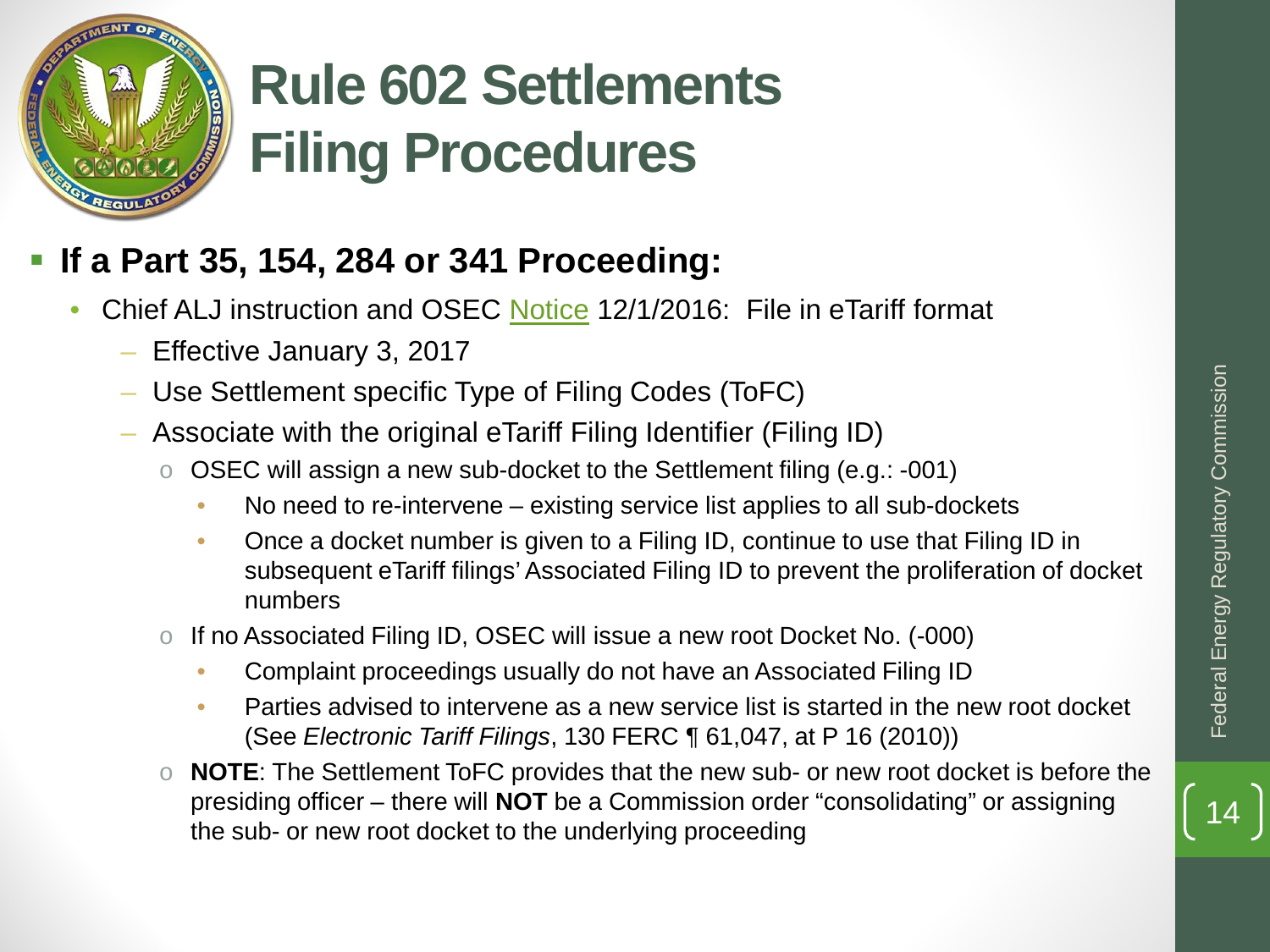

# **Rule 602 Settlements Filing Procedures**

## **If a Part 35, 154, 284 or 341 Proceeding: (con't)**

- For proceedings with multiple dockets, put the non-Associated Filing ID docket numbers in the Filing Title (the Associated Filing ID's provides the lead docket number)
	- o *See Electronic Tariff Filings*, 130 FERC ¶ 61,047 (2010) for discussion

15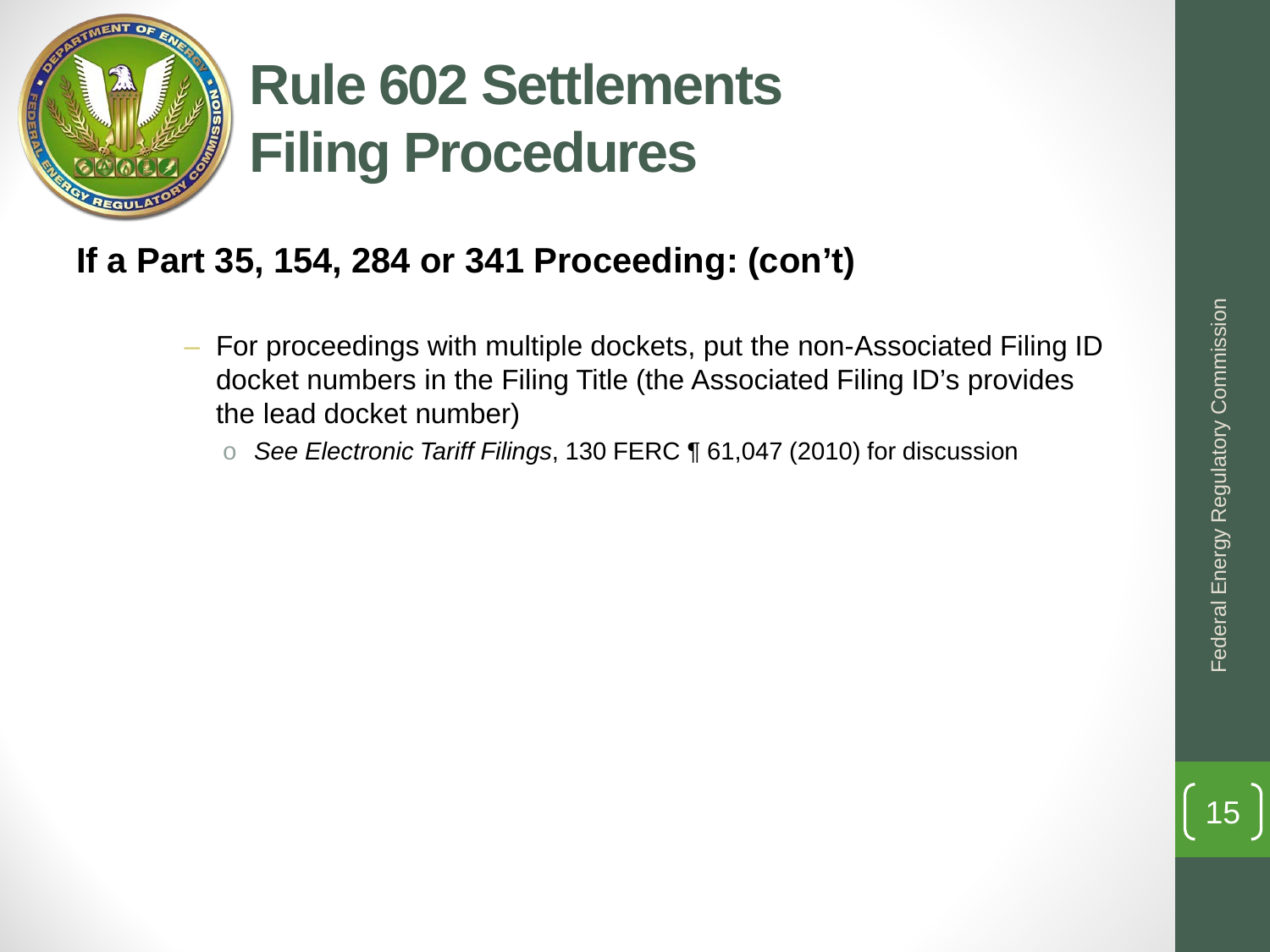



# **Rule 602 Settlements Filing Procedures**

- **File Settlement, all supporting documents and Tariff Records**
	- in a single filing, and
	- only once
		- Duplicative and/or piecemeal filings create confusion
		- Questions as to whether multiple filings' documents are truly identical
		- Questions as to scope of Rule 602 filed comments and responses
	- **Exceptions**
- Settlement requires actual interim rate tariff records in multiple eTariff regulated entities' or Tariff Identifier data bases – **Note**: the secondary filings need only contain the Settlement's Transmittal Letter and actual tariff records. Frame of the Complicative and/or piecemeal filings create confusion<br>
- Questions as to whether multiple filings' documents are truly<br>
identical<br>
- Questions as to scope of Rule 602 filed comments and<br>
responses<br>
XCeptions<br>
	-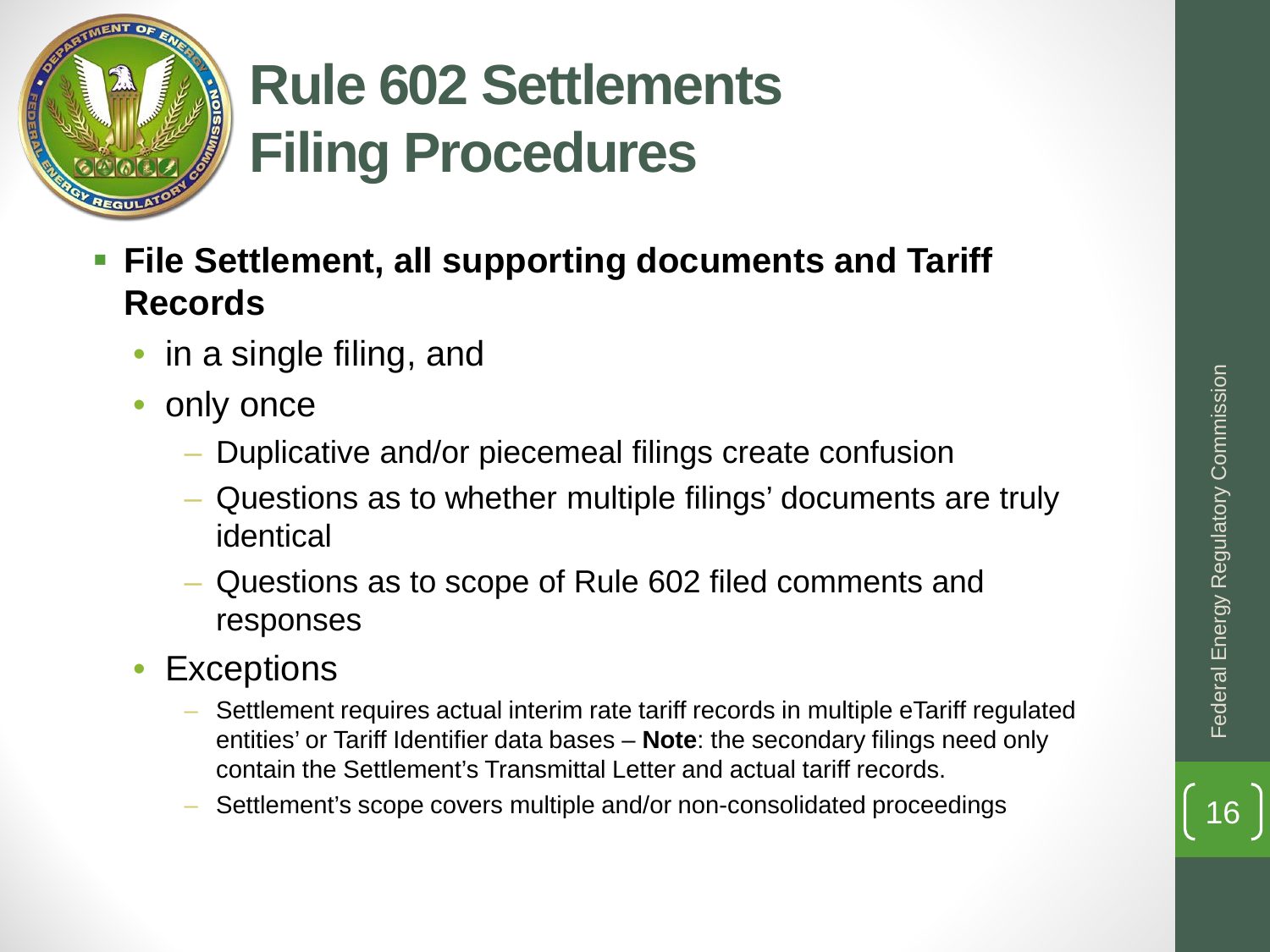

# **Rule 602 Settlements Comments and Reply Comments**

- **Rule 602 provides for comments not later than 20 days, and reply comments not later than 30 days after the date of filing.**
	- Rule 2007 applies (385.2007(a)(2)):
	- "The last day of any time period is included in the time period, unless it is a Saturday, Sunday, day on which the Commission closes due to adverse conditions and does not reopen prior to its official close of business, part-day holiday that affects the Commission, or legal public holiday …, in which case the period does not end until the close of the Commission business of the next [business] day …" • The last day of any time period is included in the time period, unless it is a<br>
	Saturday, Sunday, day on which the Commission closes due to adverse<br>
	conditions and does not reopen prior to its official close of busine
		- o The 20th and 30th days are independent of each other.
	- Settlements are not subject to an OSEC Notice requirement
		- But due to eFiling's automated systems, OSEC's Combined Notice may incorrectly include a Settlement filing with standard tariff filing notice time lines.
		- Such incorrect OSEC Notices cause considerable confusion for all
		- Bring incorrect OSEC Notices to OSEC's attention by email [FERCOnline@ferc.gov](mailto:FERCOnline@ferc.gov)
	-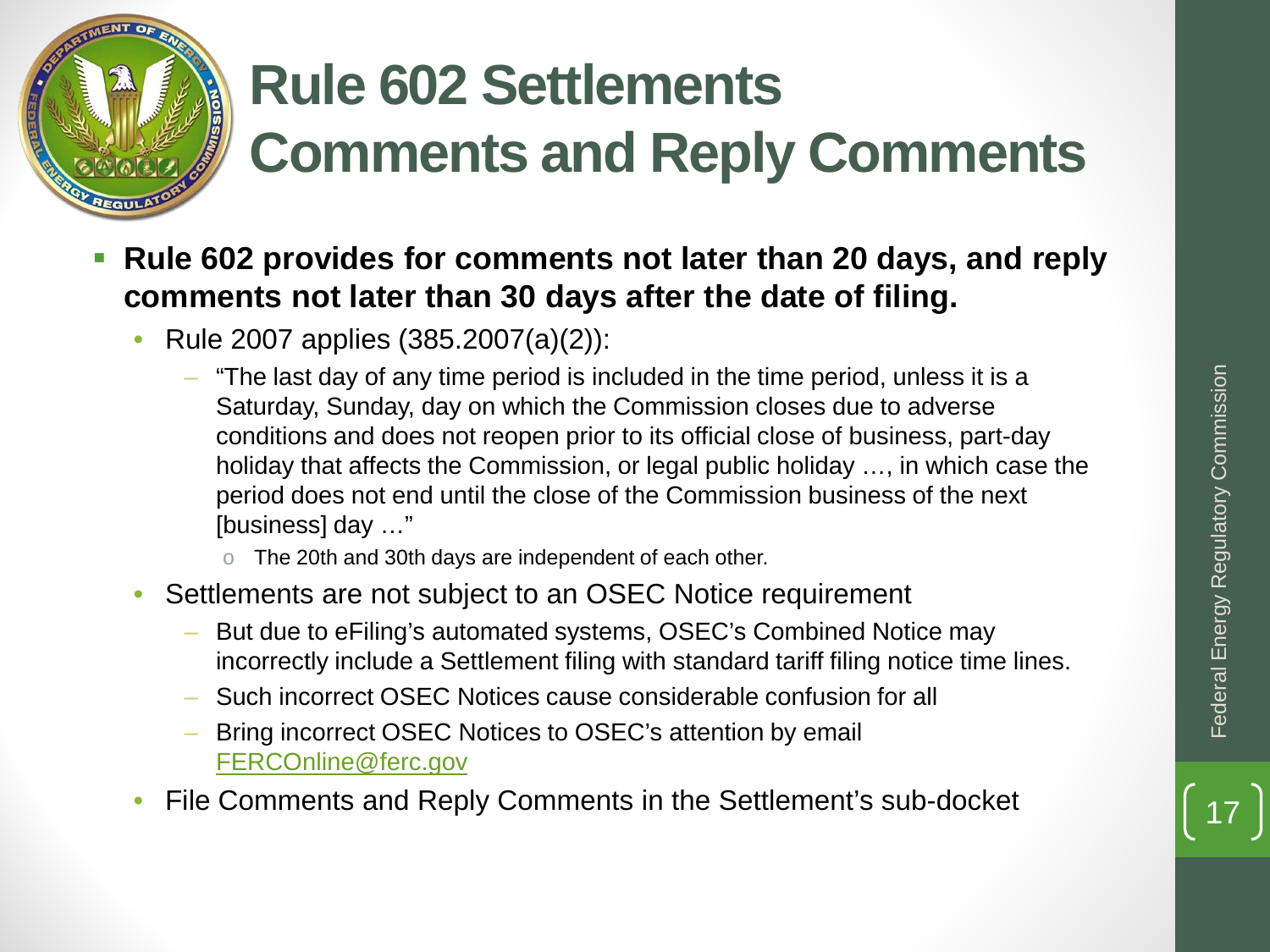

# **Rule 602 Settlements Interim Rates**

- **File separately actual Tariff Records only when the Settlement** provides for interim rates to go into effect before Commission approval of the Settlement [Chief ALJ 10/13/2017 Notice]
	- Interim rate Tariff Records filings are not subject to separate Notice requirements. They are considered to be part of the Settlement and are subject to the Rule 602 comment periods.
	- Motions to Accept Interim Rates are not subject to a Commission action date.
	- OSEC directs Motions to Accept Interim Rates to OEMR.
	- OEMR may
		- If the proposed interim rates are lower than the effective rates, refer the Motion to the Chief Administrative Law Judge (375.307(a)(1)(iv) and  $(a)(7)(v));$
		- Accept the Interim Rates by Delegated Letter Order (375.307(a)(1)(i) and  $(a)(7)(i)$ ; or
		- Take other action as appropriate.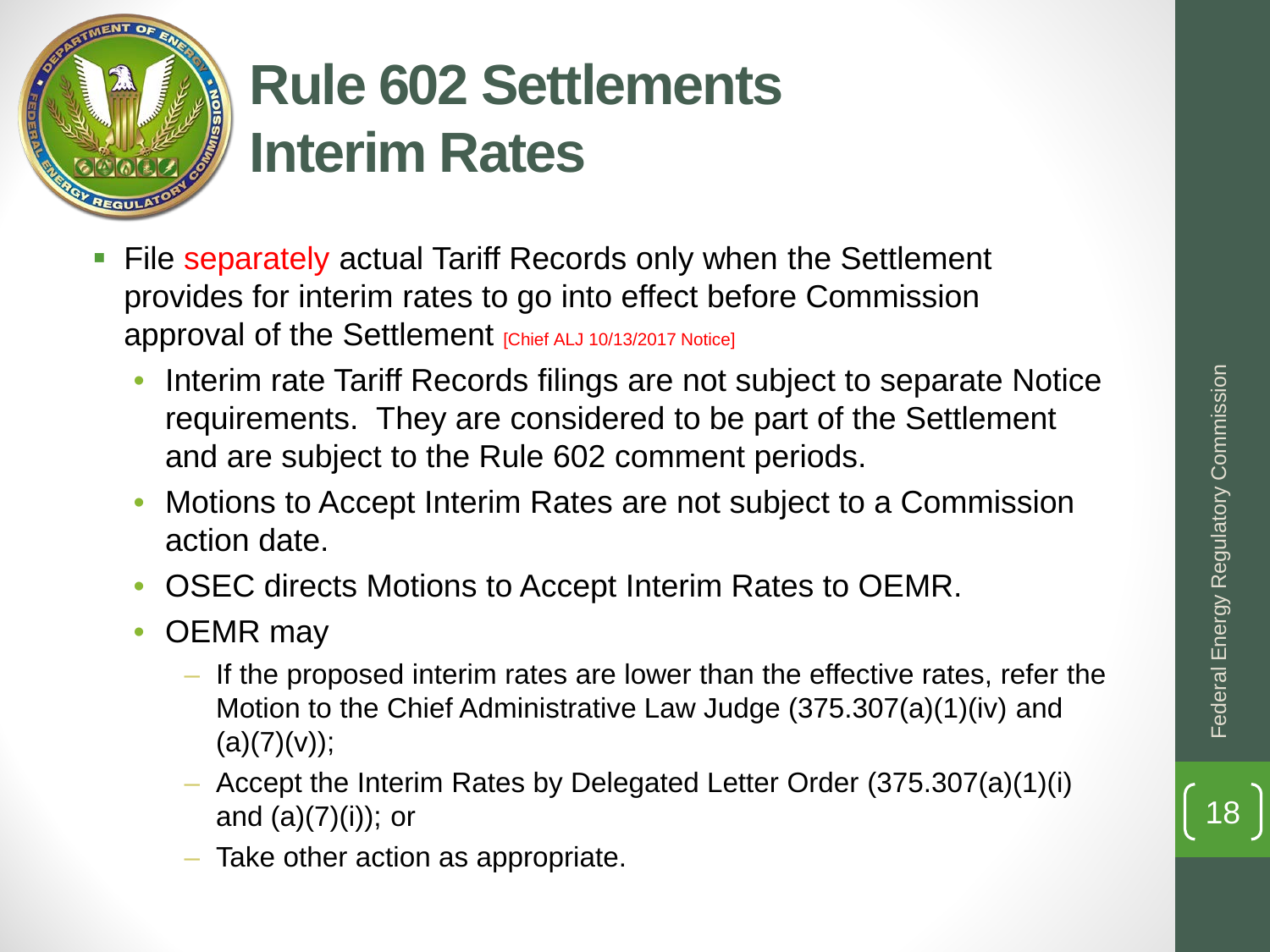

# **Rule 602 Settlements Supplements and Amendments**

- **Keep Supplements and Amendments in the same docket** 
	- Use a the Settlement ToFC, and associate with the Settlement filing's Filing Identifier
	- New Rule 602 comment period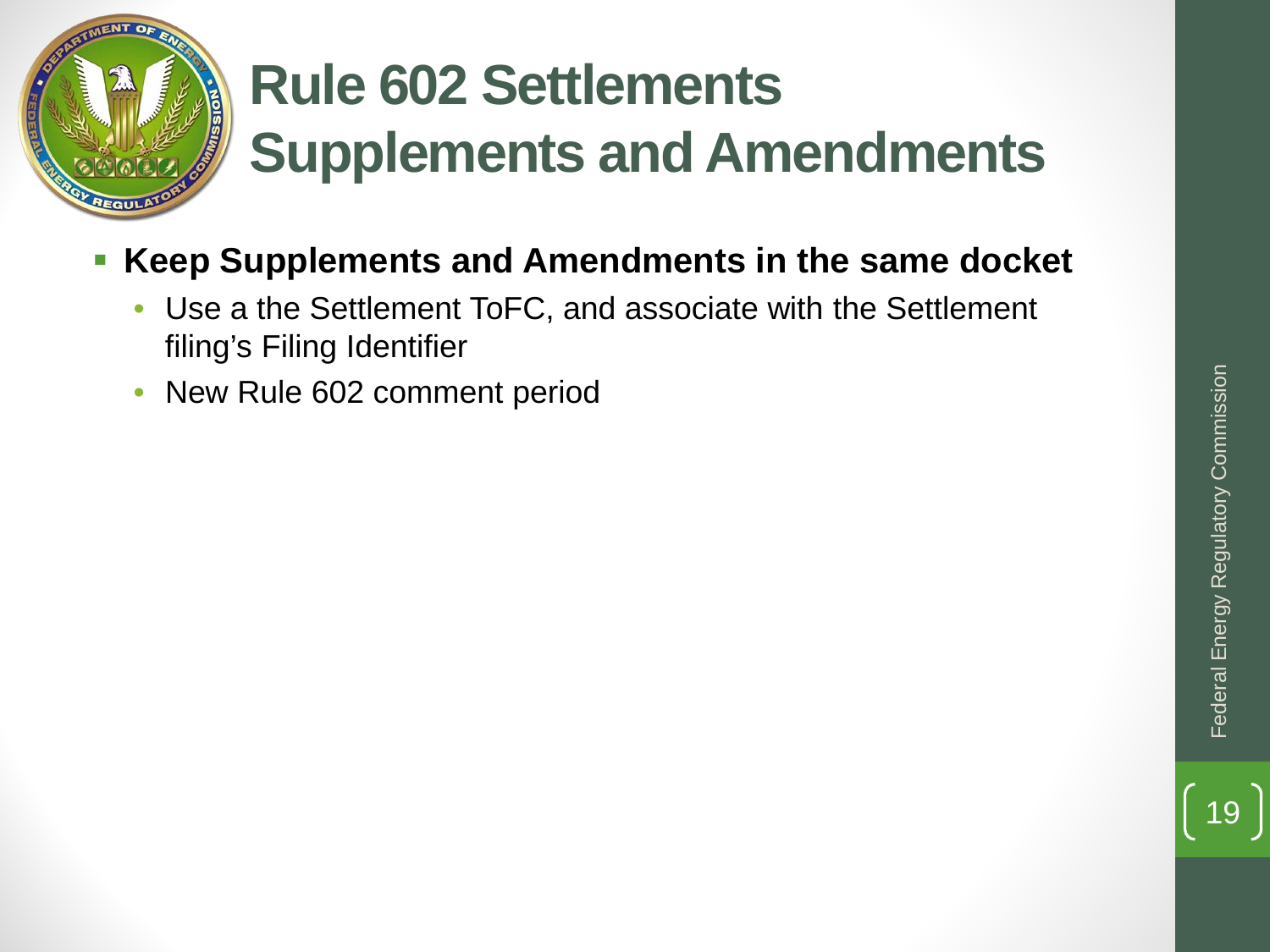

# **Rule 602 Settlements Filing Procedures – Resources**

- **Regulations**
- **OSEC guides and instructions**
- **Staff's [www.ferc.gov](http://www.ferc.gov/) posted guidance \*/**
- **Staff \*/**
	- eFiling [FERCOnline@ferc.gov](mailto:FERCOnline@ferc.gov)
	- eTariff call appropriate OEMR's Division Directors for current list

Staff quidance does not necessarily reflect the views of the Federal Energy Regulatory Commission, its Chairman, any individual Commissioner, or other members of its Staff. 18 C.F.R. § 388.104(a)

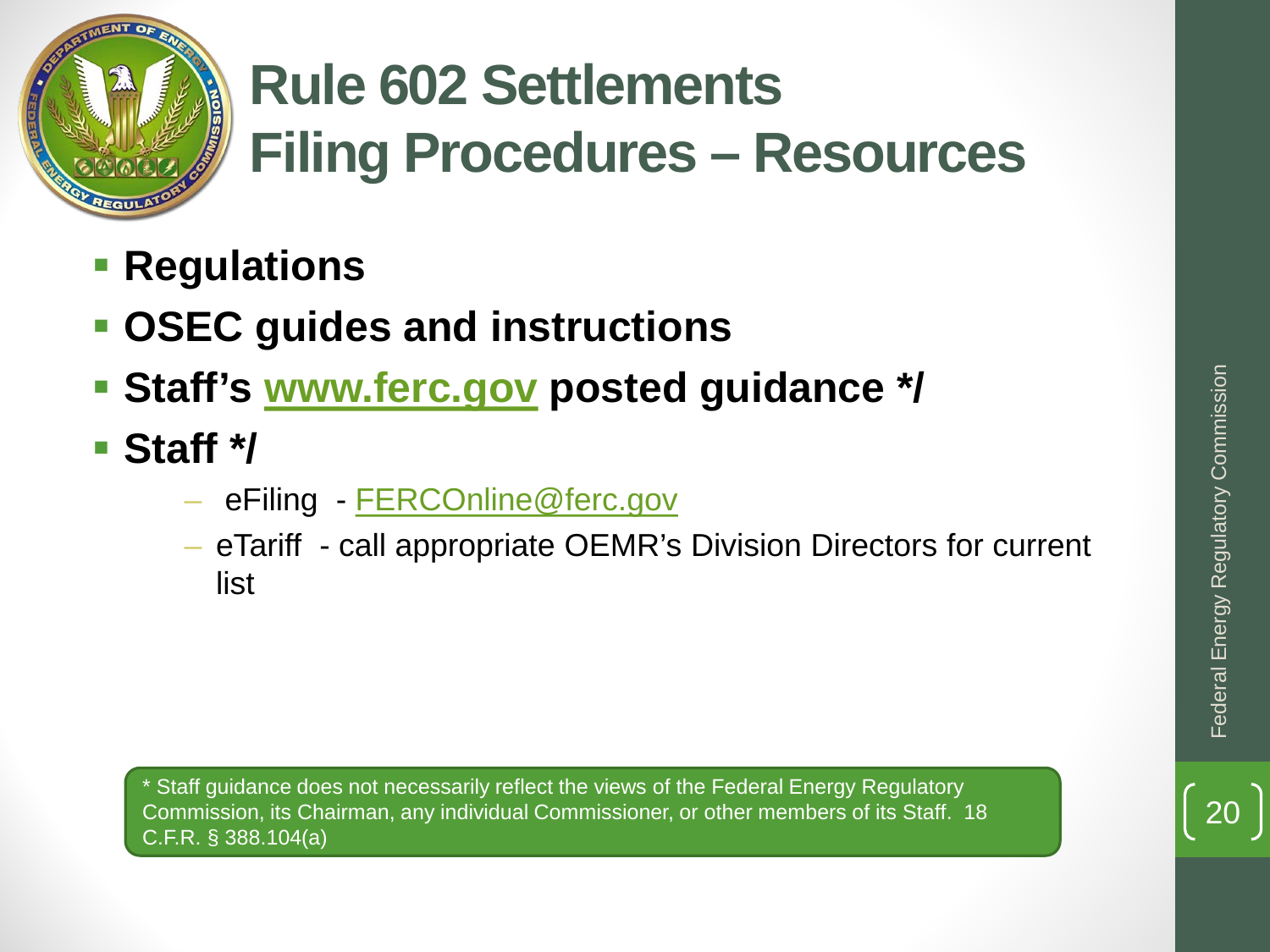

# **Settlement Rule 602 Filing Procedures Flow Chart**

**Parts 35, 154, 284, 300 and 341 Proceedings**



Federal Energy Regulatory Commission Federal Energy Regulatory Commission

21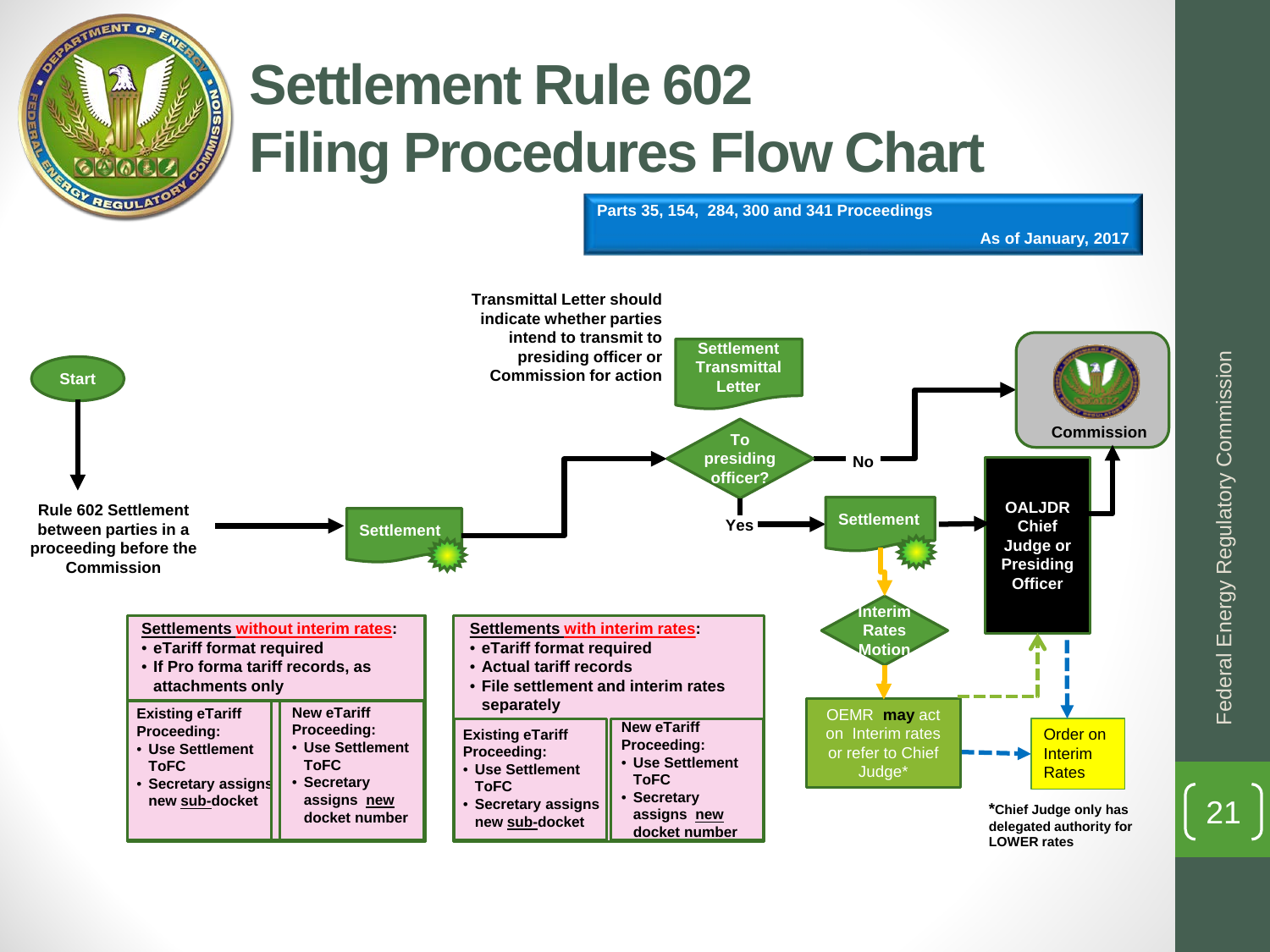

## **Questions?**

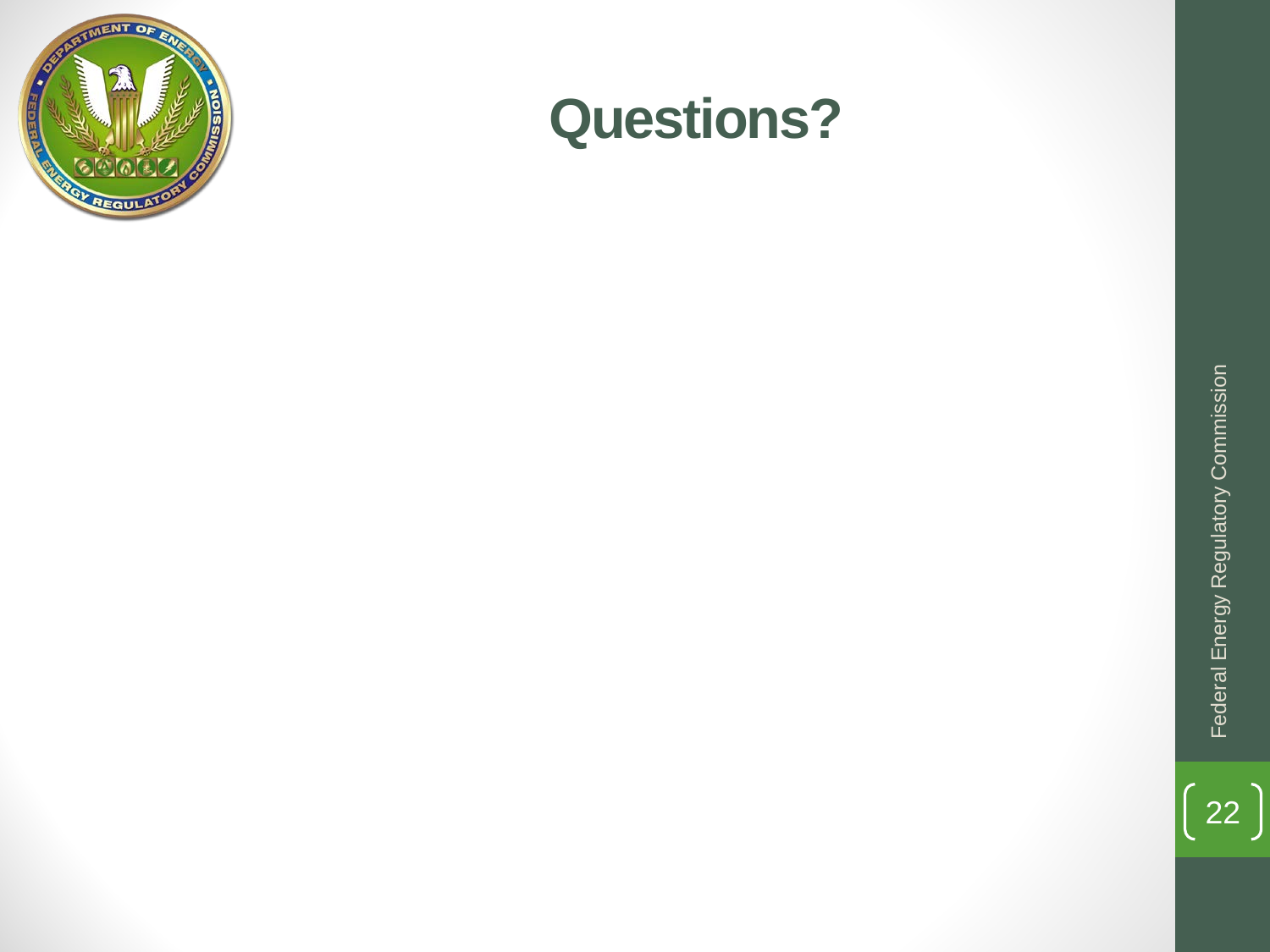

# **Pre-Arranged or Pre-Agreed Filings Definition**

- **Does not involve settlement of a pending or open proceeding before the Commission**
- **Regulated entity and interested parties have reached an agreement in advance of filing**
- **There are no Commission regulations that specifically address Pre-Arranged or pre-agreed Filings**
- **All Pre-Arranged or pre-agreed Filings are managed as if they were standard tariff filings (Business Process), such as**
	- No specific ToFC for Pre-Arranged or pre-agreed Filings
	- Standard docketing rules
	- Program standard notice, intervention and comment periods
		- o **Rule 602 comment periods do NOT apply**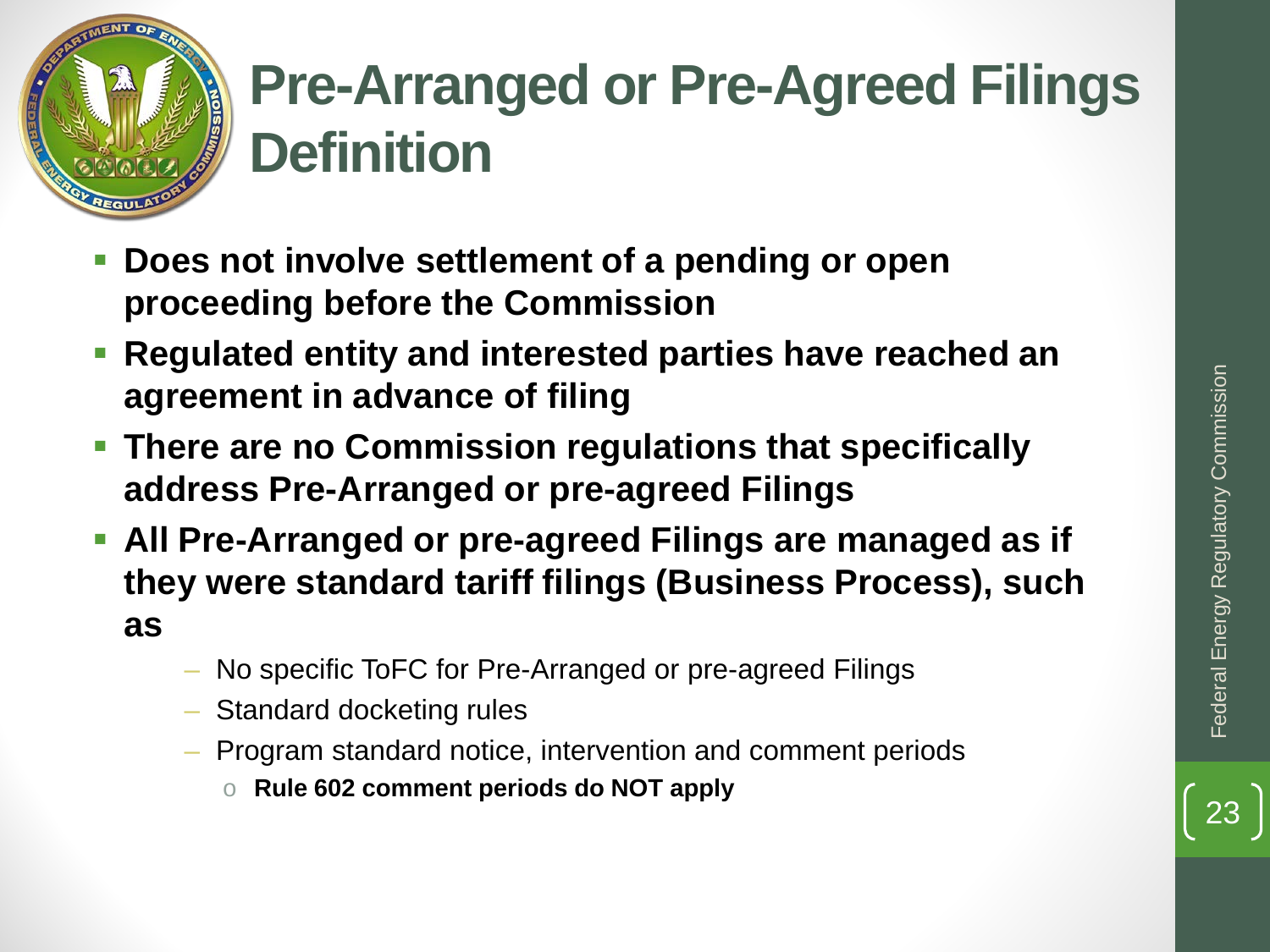

# **Pre-Arranged or Pre-Agreed Filings Pros and Cons**

#### **Pro - reduced regulatory risk**

- Lowers risk of protests
- Lowers risk of suspension, Commission-determined different effective date, and refund obligations
- Lowers overall regulatory costs of implementing tariff changes
	- Reduces the tariff filing documentation requirement ("abbreviated filing")
	- Increases the probability proposed effective date will occur
- Commission has a preference that issues be resolved by consensus
	- Litigated proceedings take considerable amount of time and expense to resolve
	- Significant probability that litigated cases will be appealed to the courts
	- End results of litigated proceedings can be unpredictable for all parties

#### **Con – the unexpected**

- Unexpected protests
	- Abbreviated filing's supporting documentation may be inadequate to address protests Commission actions of Suspended or Rejected
	- Reputational risk for not consulting all interested parties
- Unexpected Commission action
	- Filing found to be deficient actions of Suspended or Rejected
	- Consensus agreement found to be unduly preferential or discriminatory, not just and reasonable, and/or contrary to Commission policy, regulations or applicable statutes – actions of Suspended or Rejected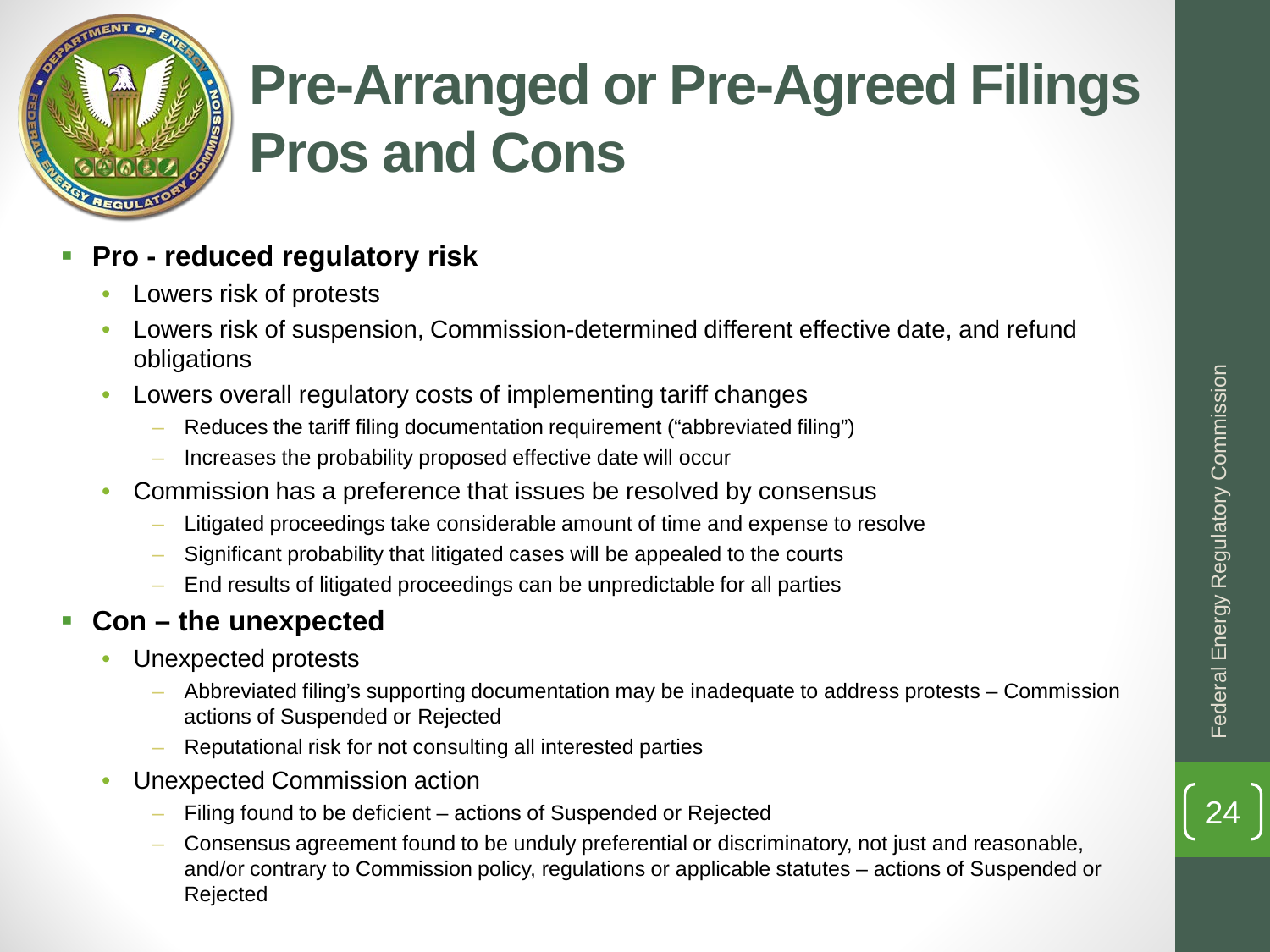

# **Pre-Arranged or Pre-Agreed Filings Business Process**

- **Two available Business Processes (see eTariff Implementation Guide for definitions)**
	- Normal/Statutory filings proposed with a statutory or regulatory action date
	- Compliance filings with no regulatory action date
- **Choose Business Process on the basis of what is the desired outcome, not on the basis that there is a pre-arranged agreement**
	- Want to place into effect actual Tariff Records with the Commission acting pursuant to a statutory or regulatory action date?
		- Normal/Statutory ToFC with actual Tariff Records
	- Want a pre-approval of the pre-arranged or pre-agreed filing?
		- Compliance ToFC with only Pro Forma Tariff Records (*see Dominion Transmission, Inc.*, 111 FERC ¶ 61,285 (2005)); followed up with a subsequent Compliance filing with actual implementing Tariff Records
- **It is the Regulated Entity's choice as which Business Process to propose, but it is the Commission's decision as to which Choose Business Process on the basis of <u>what is the desired</u><br>
outcome, not on the basis that there is a pre-arranged agreement<br>
• Want to place into effect actual Tariff Records with the Commission acting<br>
pursuant to a**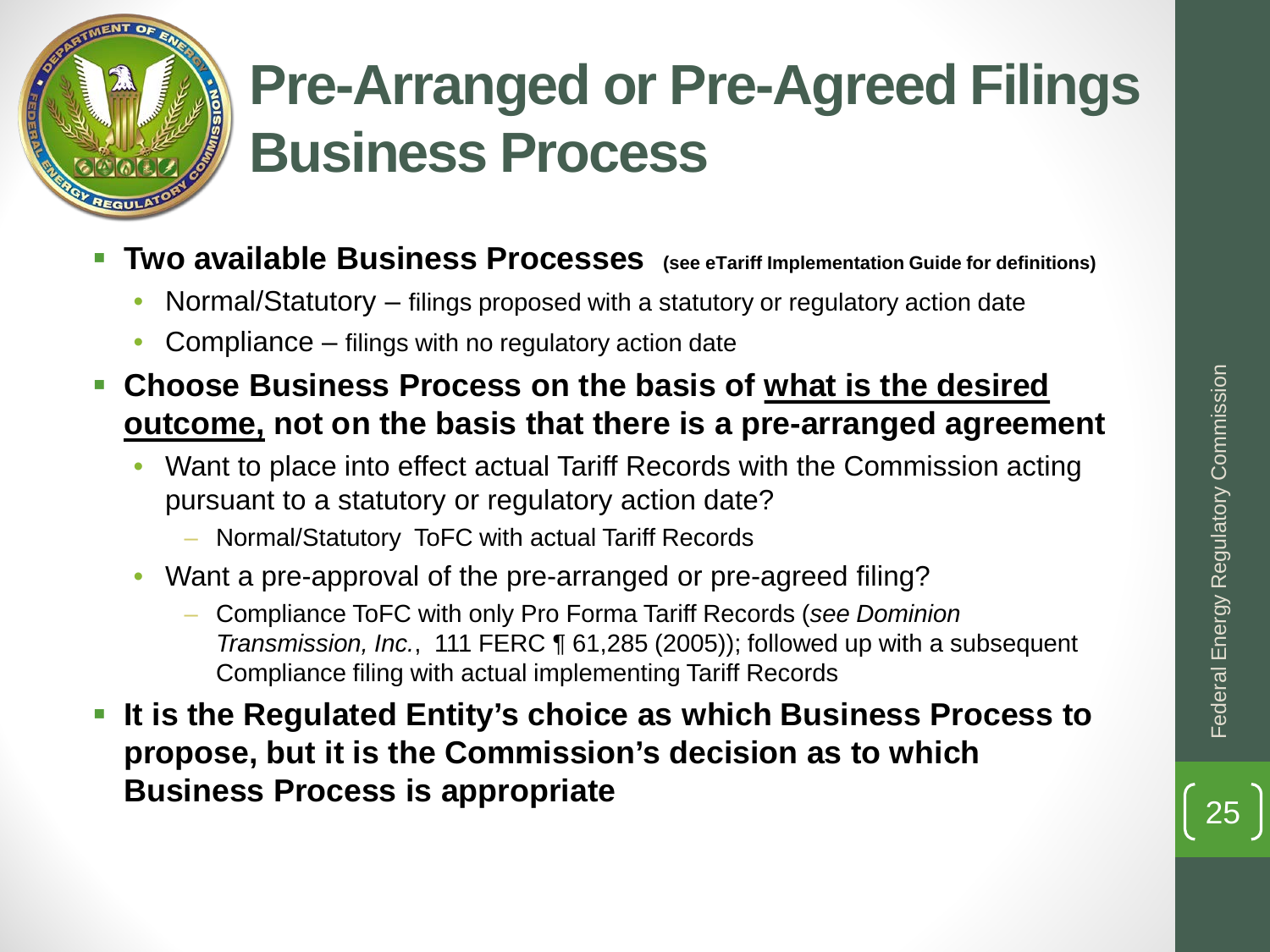

# **Pre-Arranged or Pre-Agreed Filings Resources**

- **Pre-filing meeting with Staff pursuant to §§ 35.6, 154.8, 341.12 or 388.104**
	- Pre-arranged agreements often include unique proposals, provisions and time lines. Staff can provide suggestions as to documentation, explanation, and tariff construction
	- Disclaimer: Staff guidance does not necessarily reflect the views of the Federal Energy Regulatory Commission, its Chairman, any individual Commissioner, or other members of its Staff. 18 C.F.R. § 388.104(a)
- **Regulations**
- **OSEC guides and instructions**
- **Staff's [www.ferc.gov](http://www.ferc.gov/) posted guidance**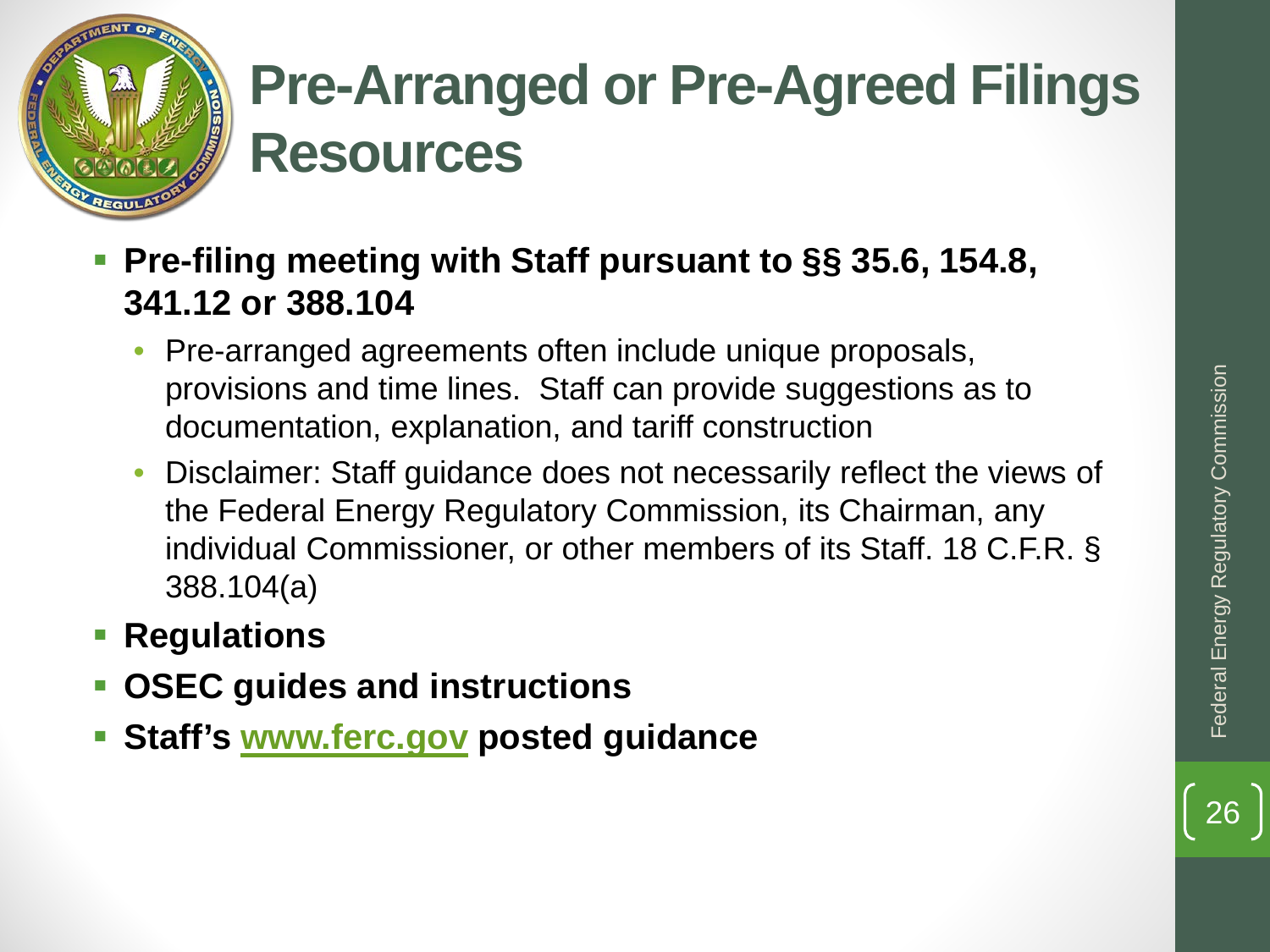

# **Pre-Arranged or Pre-Agreed Filings Filing Procedures Flow Chart**

**Parts 35, 154, 284, 300 and 341 Proceedings**

#### **As of January, 2017**



27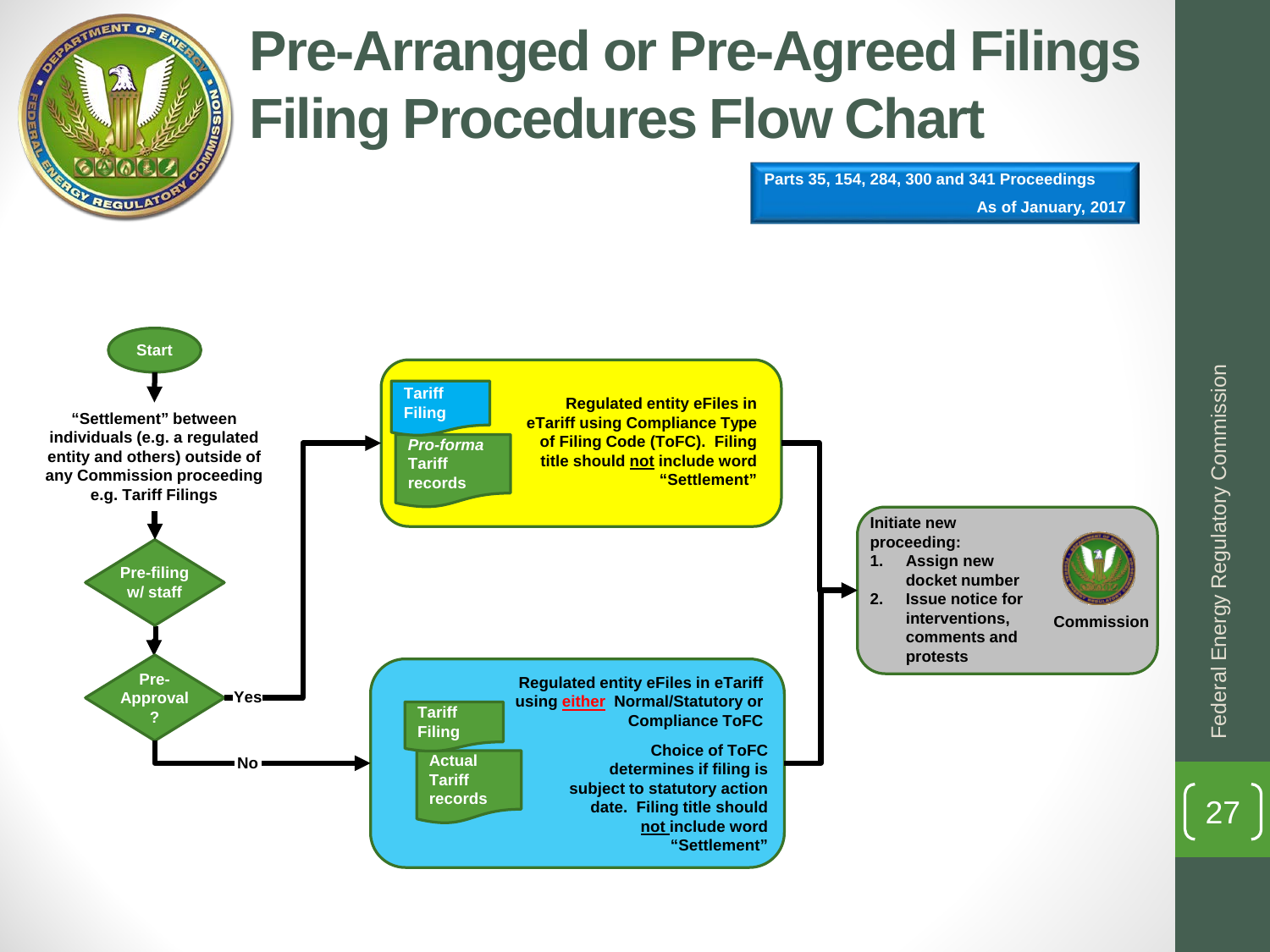

## **Questions?**

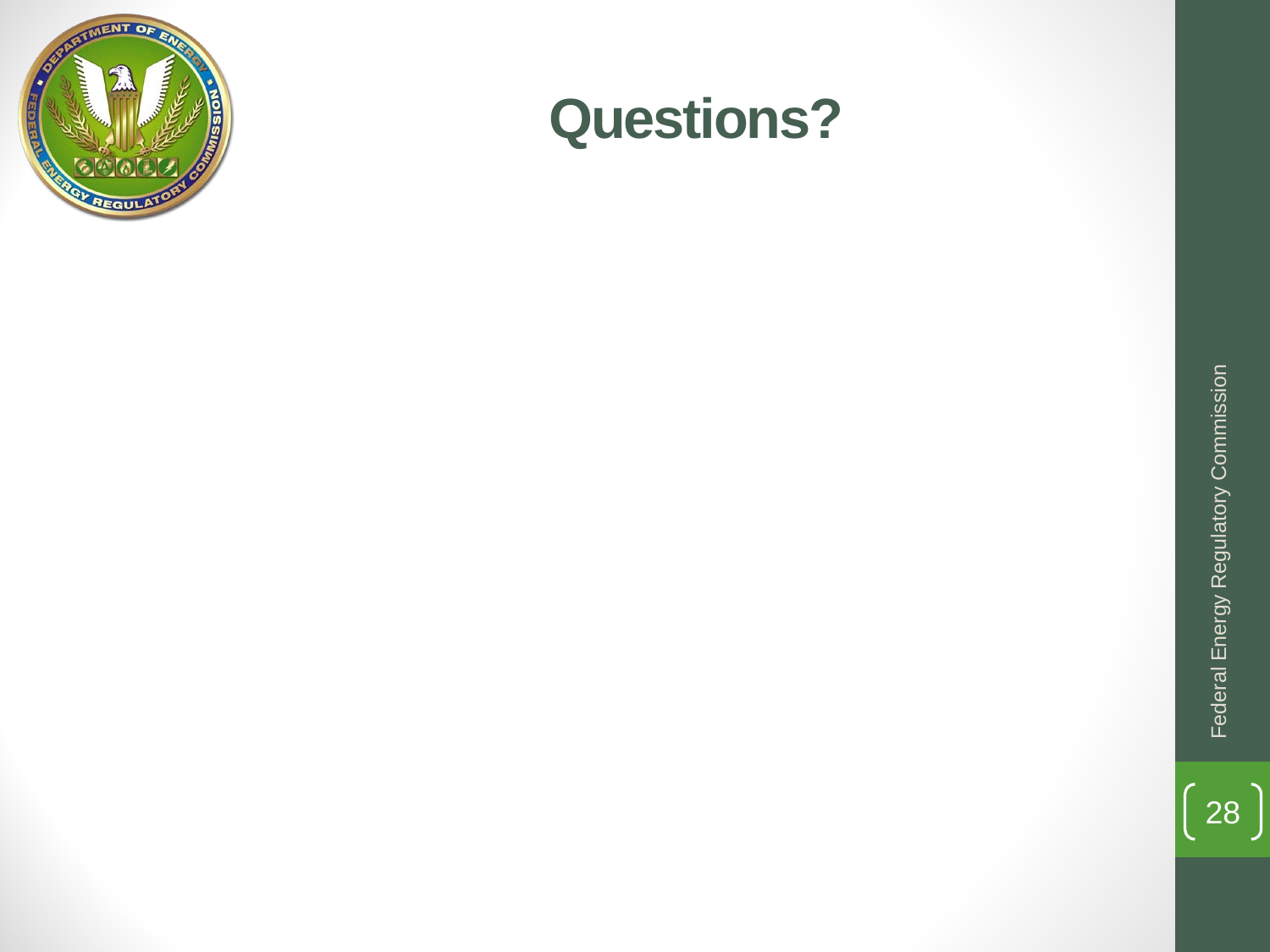

- **All Settlements filed through eTariff are automatically loaded into eLibrary, and become part of the public record.**
- **eTariff filed settlements can only be filed in a single docket number.**
- **All members of the eService and eSubscription lists in that docket number are automatically informed of the filing and provided an Accession Number and hyperlink to the filing by OSEC.** 
	- OSEC does not have access to nor provides service to any party on service lists maintained by the presiding officer.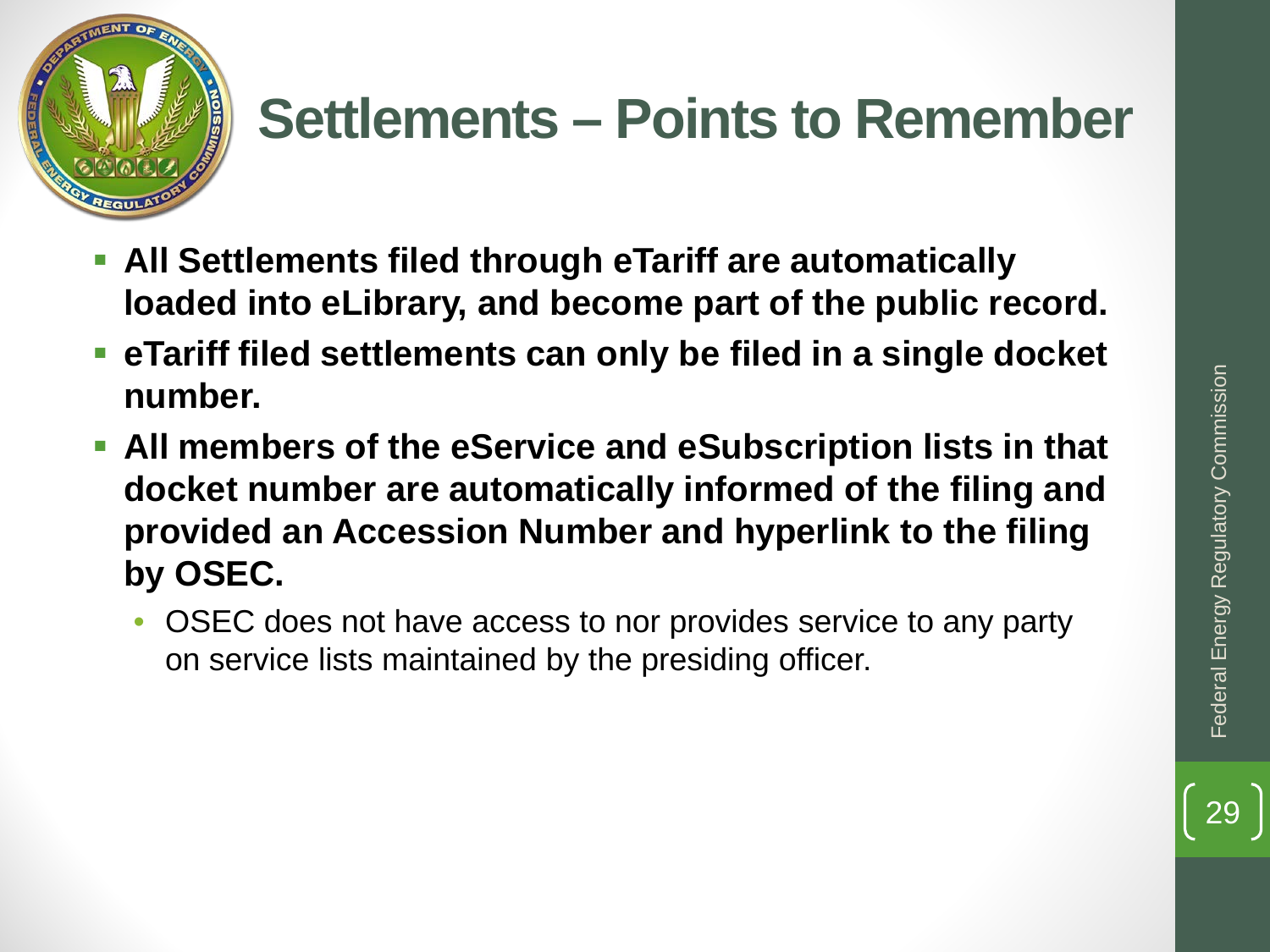

## **Transmittal Letter**

- **Clearly identify to whom the Secretary should direct the filing**
- **Identify ALL proceedings, motions, appeals, etc. that are the subject of the Settlement, whether or not part of the proceeding is before the ALJ, including those before the court**
- **If Identify all attachments and their security level** 
	- If requesting Privileged or CEII treatment for any document, follow §§ 388.112 &113 instructions
	- If documents or exhibits are included by reference, should include clear citation to the document in eLibrary: e.g.: *Pre-filed Testimony of LDC, Inc., Ex. LDC-5, Docket No. ER16-xxx-000, Accession No. 20161212-xxxx*
- **If requesting comment time-line other than that provided by § 385.602(f), must provide a motion to the presiding officer. Include the motion as part of the filed settlement package. proposed atternet, whether or not part of the proceeding is before the ALJ,**<br> **proposed in the court**<br> **proposed is a standard atternet in the security level**<br> **effective data Commission CEII treatment for any document, f**
- **If interim rates are part of the settlement, the Transmittal Letter must include a motion to place those interim rates into effect, and the**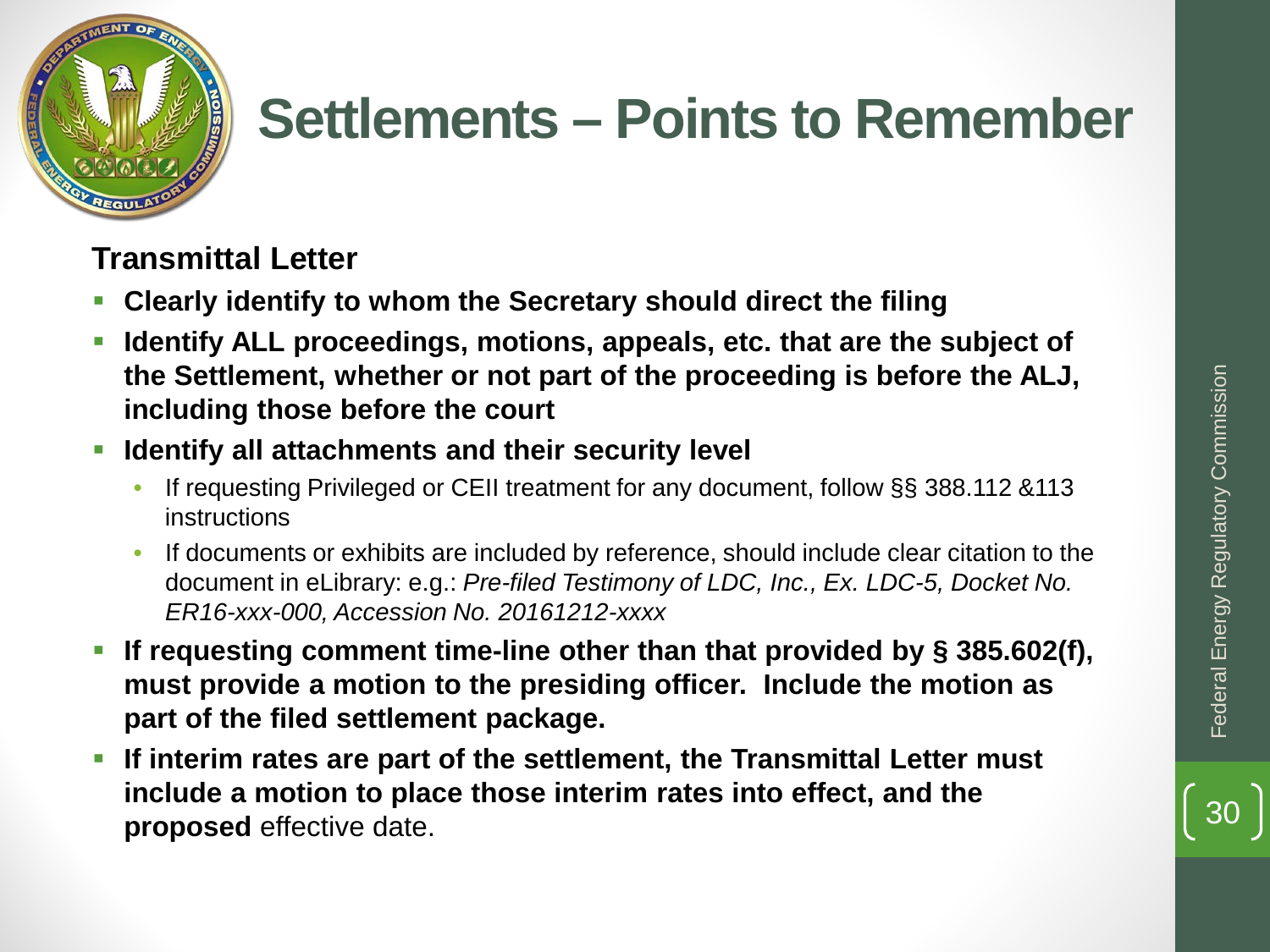

## **Settlement**

- **Identify ALL items and proceedings, motions, appeals, etc. that are the subject of the Settlement, including those before the court**
	- Clearly identify the items or proceedings: e.g.: *Docket No. ER16-xxx-000, Request for Rehearing of LDC, Inc*., *Accession No. 20161212-xxxx*
	- Clearly state the disposition of each of item or proceedings: e.g.: withdraw of protest, filing, rehearing or appeal

## **Part 154 settlements of general rate cases**

• A separate provision providing an agreement as to what values the pipeline should use for the exogenous variables in its NGA section 7 certificate application's initial rate calculation.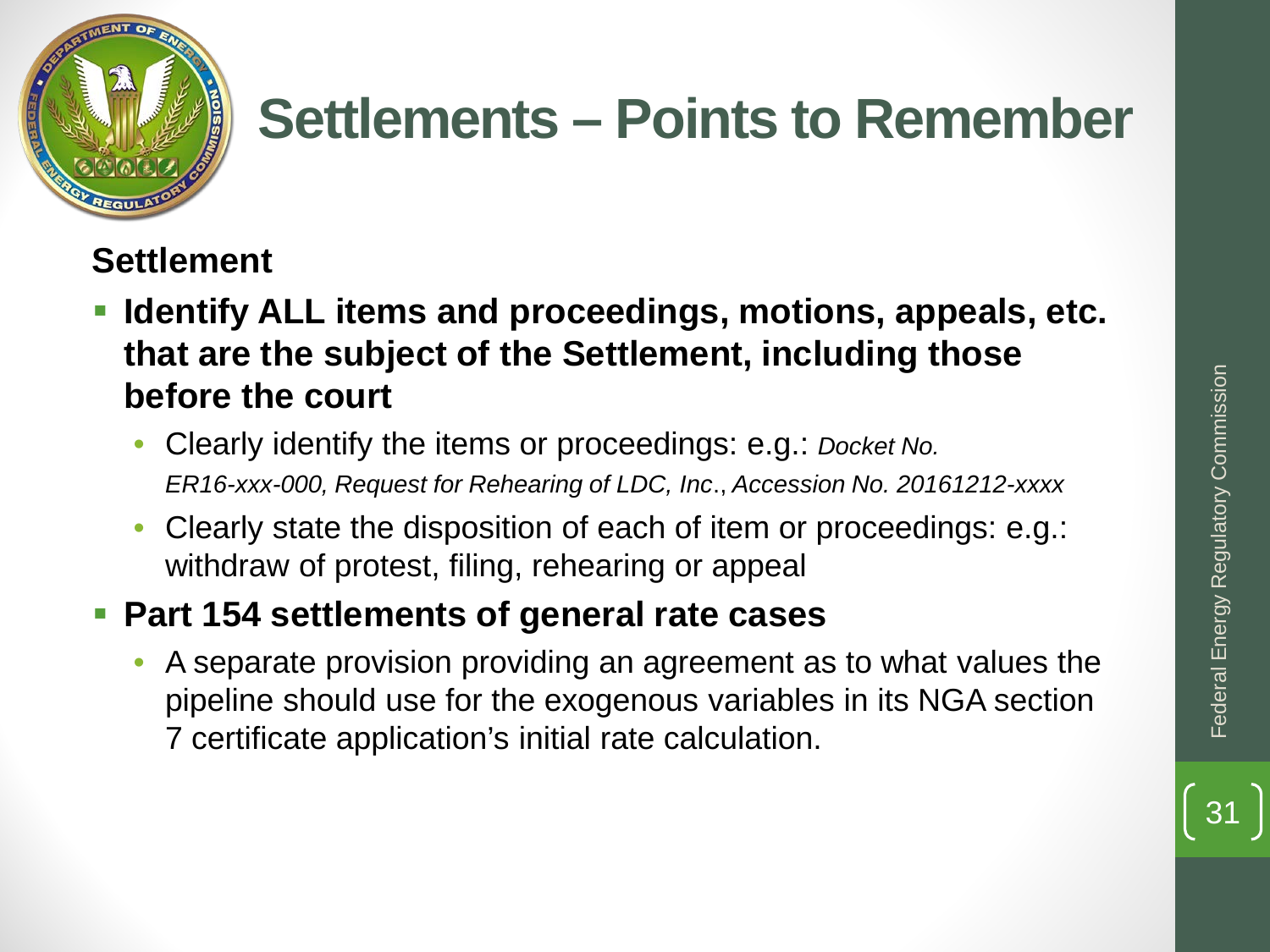



## **Settlement (cont'd)**

## **If the settlement permits severing of contesting parties**

- Provisions as to how the tariff will include filed and/or effective rate tariff records and Settlement rate tariff records applicable to contesting and consenting customers
- Provisions addressing billing of contesting parties pending resolution of reserved issues
- Provision as to how contesting parties may become consenting parties

## **List and define any reserved issues**

## **Interim Rates**

- If interim rates are to be charged, there must be tariff records filed in eTariff. If interim rates are part of the Settlement, include the interim Tariff Records as part of the settlement filing a separate filing. [Chief ALJ 10/13/2017 Notice]
- Provisions addressing re-billing of customers in the event the Settlement is not approved
	- Timing?
	- Refunds?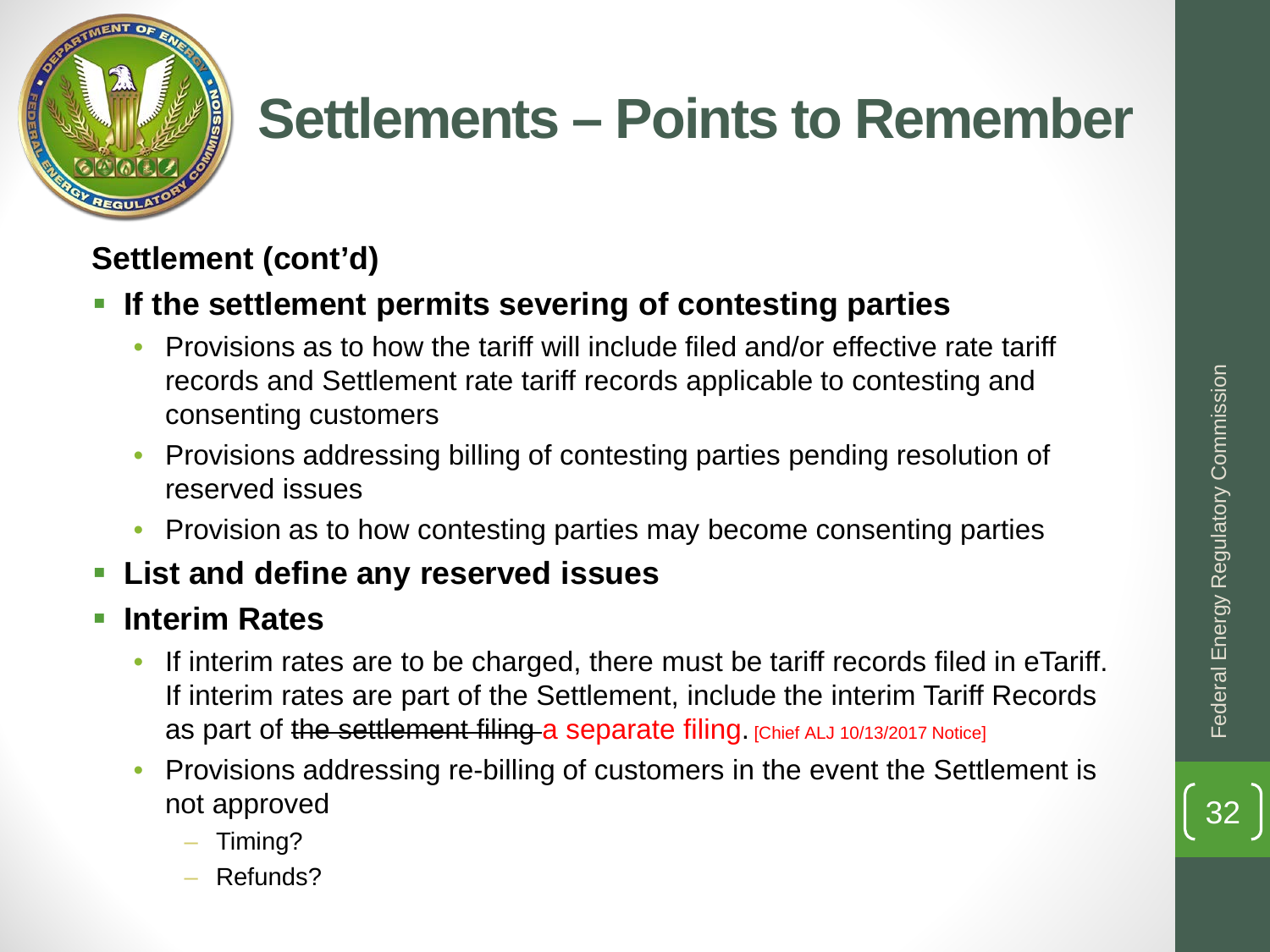



## **Settlement (cont'd)**

## **Come-back requirements**

- Date of come-back filing or effective date
- Does come-back filing date consider the statutory notice period and possibility of full suspension
- Documentation expected as part of the come-back requirement
- Impacts of other activities, filings, etc. on scope of the come-back requirement
- Rights to early come-back

## **Formula Rate Settlements**

- If the settlement includes exogenous variables to a formula rate (e.g.: ROE, depreciation, PBOPs), it is the regulated entity's responsibility to place those values into its tariff (*ODEC,* 133 FERC ¶ 61,261 (2010)) Does come-back filing date consider the statutory notice period and<br>
possibility of full suspension<br>
Documentation expected as part of the come-back requirement<br>
Impacts of other activities, filings, etc. on scope of the c
- If a formula or calculations are the subject of the settlement, the formula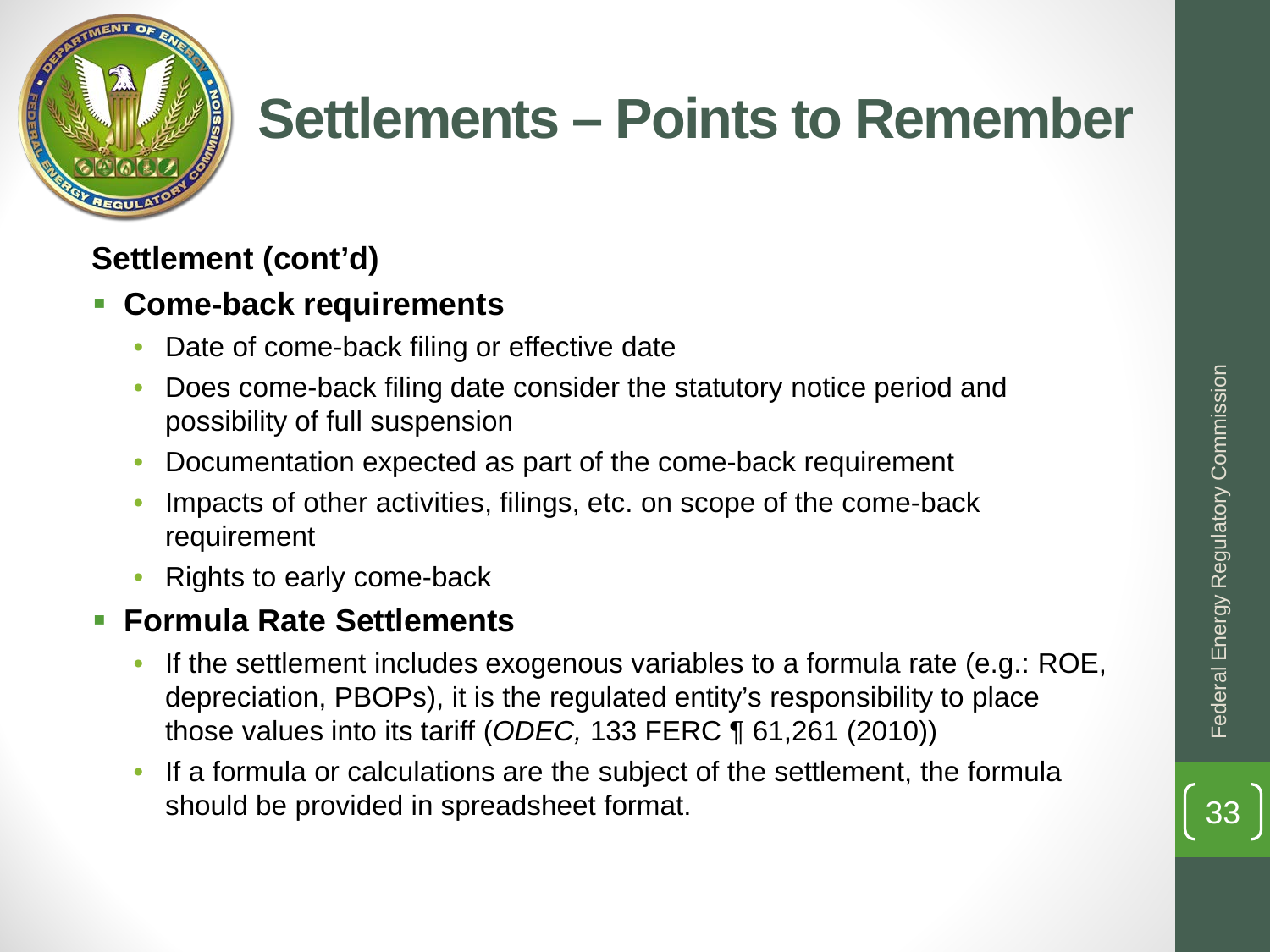

## **Settlement (cont'd)**

## **Compliance obligations**

- Clearly stated compliance requirements
	- Documentation requirements
	- Formulas/calculations/methodologies
- Timing of compliance obligations
- Responsibilities of each party for compliance obligations
- Rights of each party with respect to any compliance filing

## **Tariff Records**

- If settlement provides for revised terms and conditions of service and/or rates, revised tariff records likely required. Advisable to file only *pro forma* tariff records as part of settlement
- If settlement provides for revised tariff text/rates, all tariff records within locked-in period may need to be revised in a compliance filing(s)
- Limited exception if:
	- no other pending issues involving the tariff record in the subject proceeding *or other proceeding(s)*, including those on appeal
	- parties agree tariff need not be revised

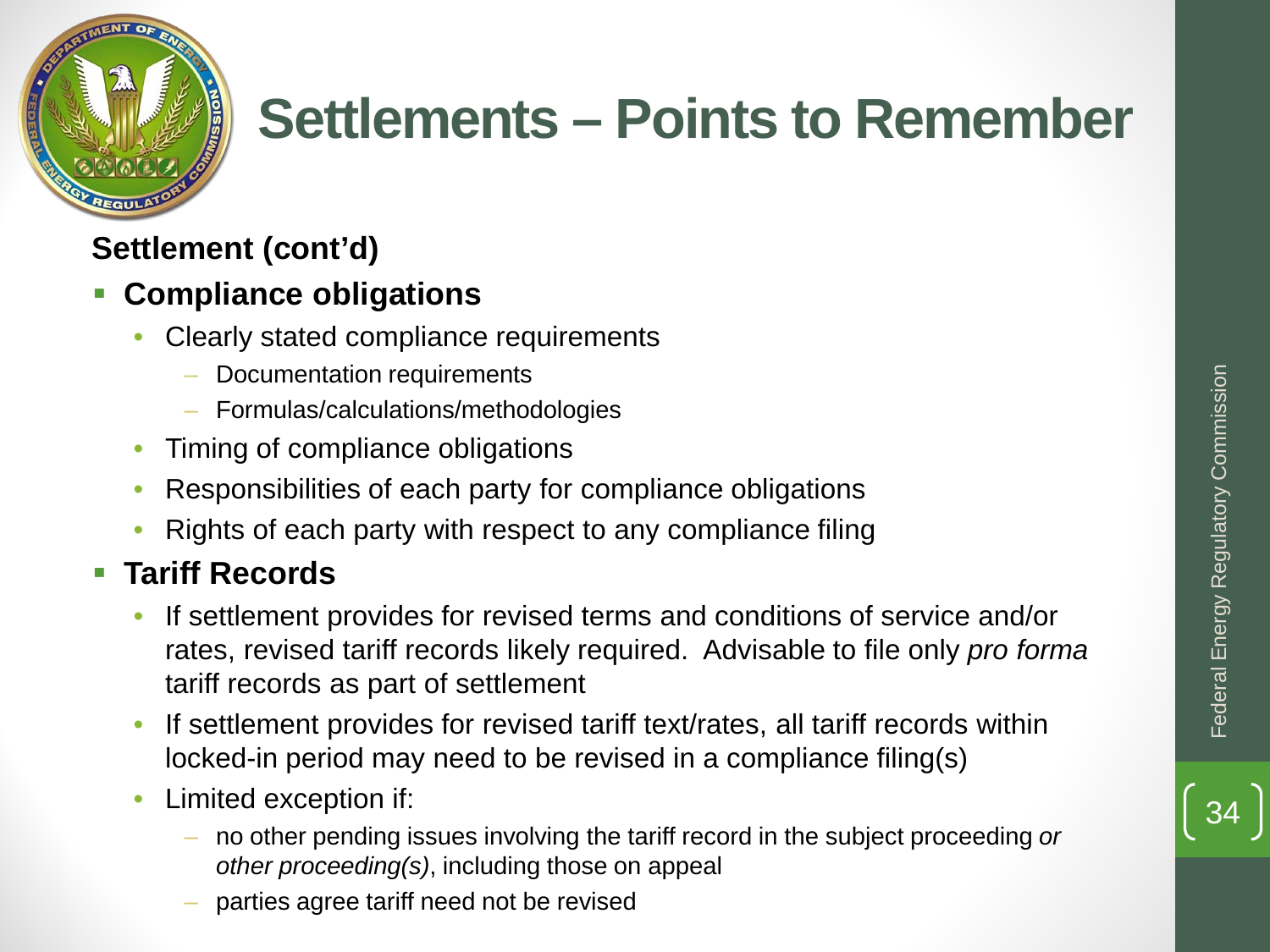



**Filing Procedures**

- **Use standard eTariff filing precautions and procedures**
- **Use eTariff specific Settlement ToFCs to file settlements**
	- Meta data rules if a conflict between the eTariff XML data and the document contents, the eTariff XML data rules
	- Correct mistakes with a new Settlement ToFC eTariff filing
	- If a Settlement filing must be withdrawn:
		- Use a Withdrawal ToFC
		- File the replacement eTariff Settlement filing first to ensure the Commission properly receives it before making the Withdrawal filing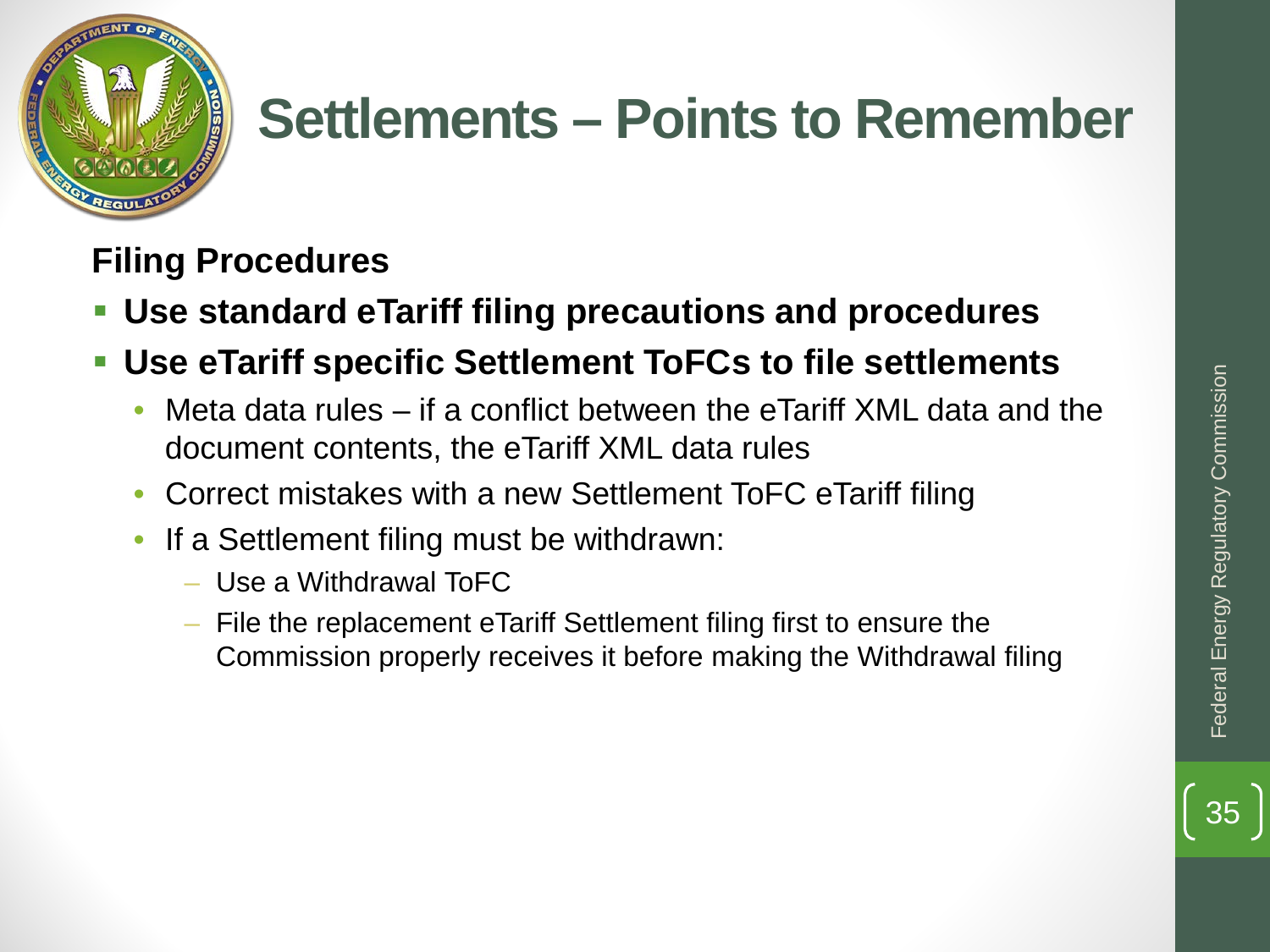

- **If OSEC assigns a new root docket number (-000) to the eTariff filed settlement:**
	- New docket number is part of the presiding officer's proceeding
	- There will NOT be an order consolidating or assigning the new docket number to the underlying proceeding
	- Parties advised (*Electronic Tariff Filings*, 130 FERC ¶ 61,047 (2010))
		- Intervene in the new docket number
		- File comments in both docket numbers
	- OSEC will not change eTariff assigned docket numbers
		- o OSEC will not correct regulated entities' eTariff XML mistakes
		- o OSEC treats mistakenly assigned new docket number no differently than a correctly assigned docket number –
			- The new docket number is part of the presiding officer's proceeding
		- o Presiding officer may require regulated entity to correct mistake and close the new docket number